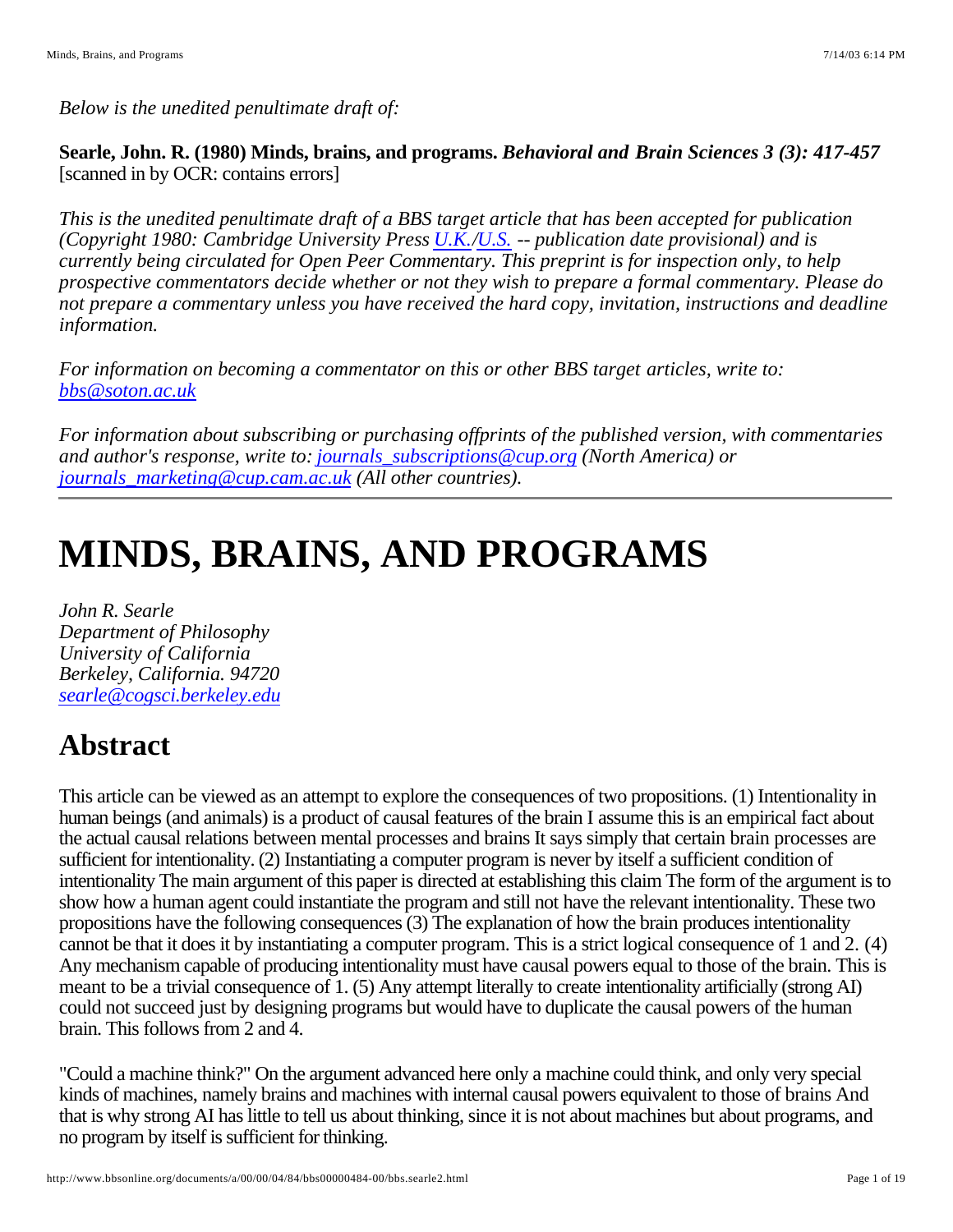### **Keywords**

artificial intelligence, brain, intentionality, mind

What psychological and philosophical significance should we attach to recent efforts at computer simulations of human cognitive capacities? In answering this question, I find it useful to distinguish what I will call "strong" AI from "weak" or "cautious" AI (Artificial Intelligence). According to weak AI, the principal value of the computer in the study of the mind is that it gives us a very powerful tool. For example, it enables us to formulate and test hypotheses in a more rigorous and precise fashion. But according to strong AI, the computer is not merely a tool in the study of the mind; rather, the appropriately programmed computer really is a mind, in the sense that computers given the right programs can be literally said to understand and have other cognitive states. In strong AI, because the programmed computer has cognitive states, the programs are not mere tools that enable us to test psychological explanations; rather, the programs are themselves the explanations.

I have no objection to the claims of weak AI, at least as far as this article is concerned. My discussion here will be directed at the claims I have defined as those of strong AI, specifically the claim that the appropriately programmed computer literally has cognitive states and that the programs thereby explain human cognition. When I hereafter refer to AI, I have in mind the strong version, as expressed by these two claims.

I will consider the work of Roger Schank and his colleagues at Yale (Schank & Abelson 1977), because I am more familiar with it than I am with any other similar claims, and because it provides a very clear example of the sort of work I wish to examine. But nothing that follows depends upon the details of Schank's programs. The same arguments would apply to Winograd's SHRDLU (Winograd 1973), Weizenbaum's ELIZA (Weizenbaum 1965), and indeed any Turing machine simulation of human mental phenomena.

Very briefly, and leaving out the various details, one can describe Schank's program as follows: the aim of the program is to simulate the human ability to understand stories. It is characteristic of human beings' storyunderstanding capacity that they can answer questions about the story even though the information that they give was never explicitly stated in the story. Thus, for example, suppose you are given the following story:

-A man went into a restaurant and ordered a hamburger. When the hamburger arrived it was burned to a crisp, and the man stormed out of the restaurant angrily, without paying for the hamburger or leaving a tip." Now, if you are asked -Did the man eat the hamburger?" you will presumably answer, ' No, he did not.' Similarly, if you are given the following story: '-A man went into a restaurant and ordered a hamburger; when the hamburger came he was very pleased with it; and as he left the restaurant he gave the waitress a large tip before paying his bill," and you are asked the question, -Did the man eat the hamburger?,-' you will presumably answer, -Yes, he ate the hamburger." Now Schank's machines can similarly answer questions about restaurants in this fashion. To do this, they have a -representation" of the sort of information that human beings have about restaurants, which enables them to answer such questions as those above, given these sorts of stories. When the machine is given the story and then asked the question, the machine will print out answers of the sort that we would expect human beings to give if told similar stories. Partisans of strong AI claim that in this question and answer sequence the machine is not only simulating a human ability but also

1. that the machine can literally be said to understand the story and provide the answers to questions, and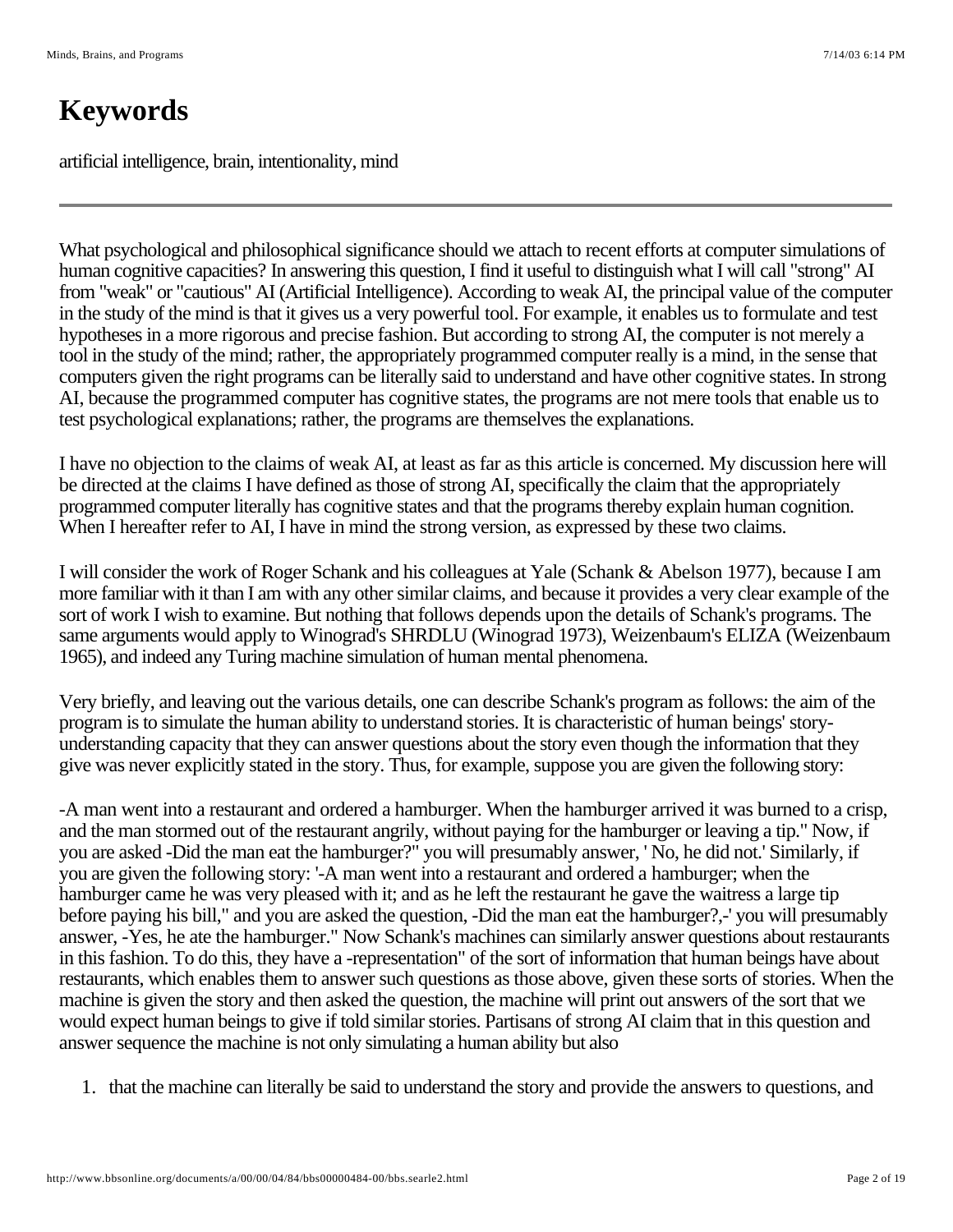2. that what the machine and its program do explains the human ability to understand the story and answer questions about it.

Both claims seem to me to be totally unsupported by Schank's' work, as I will attempt to show in what follows.

One way to test any theory of the mind is to ask oneself what it would be like if my mind actually worked on the principles that the theory says all minds work on. Let us apply this test to the Schank program with the following Gedankenexperiment. Suppose that I'm locked in a room and given a large batch of Chinese writing. Suppose furthermore (as is indeed the case) that I know no Chinese, either written or spoken, and that I'm not even confident that I could recognize Chinese writing as Chinese writing distinct from, say, Japanese writing or meaningless squiggles. To me, Chinese writing is just so many meaningless squiggles.

Now suppose further that after this first batch of Chinese writing I am given a second batch of Chinese script together with a set of rules for correlating the second batch with the first batch. The rules are in English, and I understand these rules as well as any other native speaker of English. They enable me to correlate one set of formal symbols with another set of formal symbols, and all that 'formal' means here is that I can identify the symbols entirely by their shapes. Now suppose also that I am given a third batch of Chinese symbols together with some instructions, again in English, that enable me to correlate elements of this third batch with the first two batches, and these rules instruct me how to give back certain Chinese symbols with certain sorts of shapes in response to certain sorts of shapes given me in the third batch. Unknown to me, the people who are giving me all of these symbols call the first batch "a script," they call the second batch a "story. ' and they call the third batch "questions." Furthermore, they call the symbols I give them back in response to the third batch "answers to the questions." and the set of rules in English that they gave me, they call "the program."

Now just to complicate the story a little, imagine that these people also give me stories in English, which I understand, and they then ask me questions in English about these stories, and I give them back answers in English. Suppose also that after a while I get so good at following the instructions for manipulating the Chinese symbols and the programmers get so good at writing the programs that from the external point of view that is, from the point of view of somebody outside the room in which I am locked -- my answers to the questions are absolutely indistinguishable from those of native Chinese speakers. Nobody just looking at my answers can tell that I don't speak a word of Chinese.

Let us also suppose that my answers to the English questions are, as they no doubt would be, indistinguishable from those of other native English speakers, for the simple reason that I am a native English speaker. From the external point of view -- from the point of view of someone reading my "answers" -- the answers to the Chinese questions and the English questions are equally good. But in the Chinese case, unlike the English case, I produce the answers by manipulating uninterpreted formal symbols. As far as the Chinese is concerned, I simply behave like a computer; I perform computational operations on formally specified elements. For the purposes of the Chinese, I am simply an instantiation of the computer program.

Now the claims made by strong AI are that the programmed computer understands the stories and that the program in some sense explains human understanding. But we are now in a position to examine these claims in light of our thought experiment.

1 As regards the first claim, it seems to me quite obvious in the example that I do not understand a word of the Chinese stories. I have inputs and outputs that are indistinguishable from those of the native Chinese speaker, and I can have any formal program you like, but I still understand nothing. For the same reasons, Schank's computer understands nothing of any stories. whether in Chinese. English. or whatever. since in the Chinese case the computer is me. and in cases where the computer is not me, the computer has nothing more than I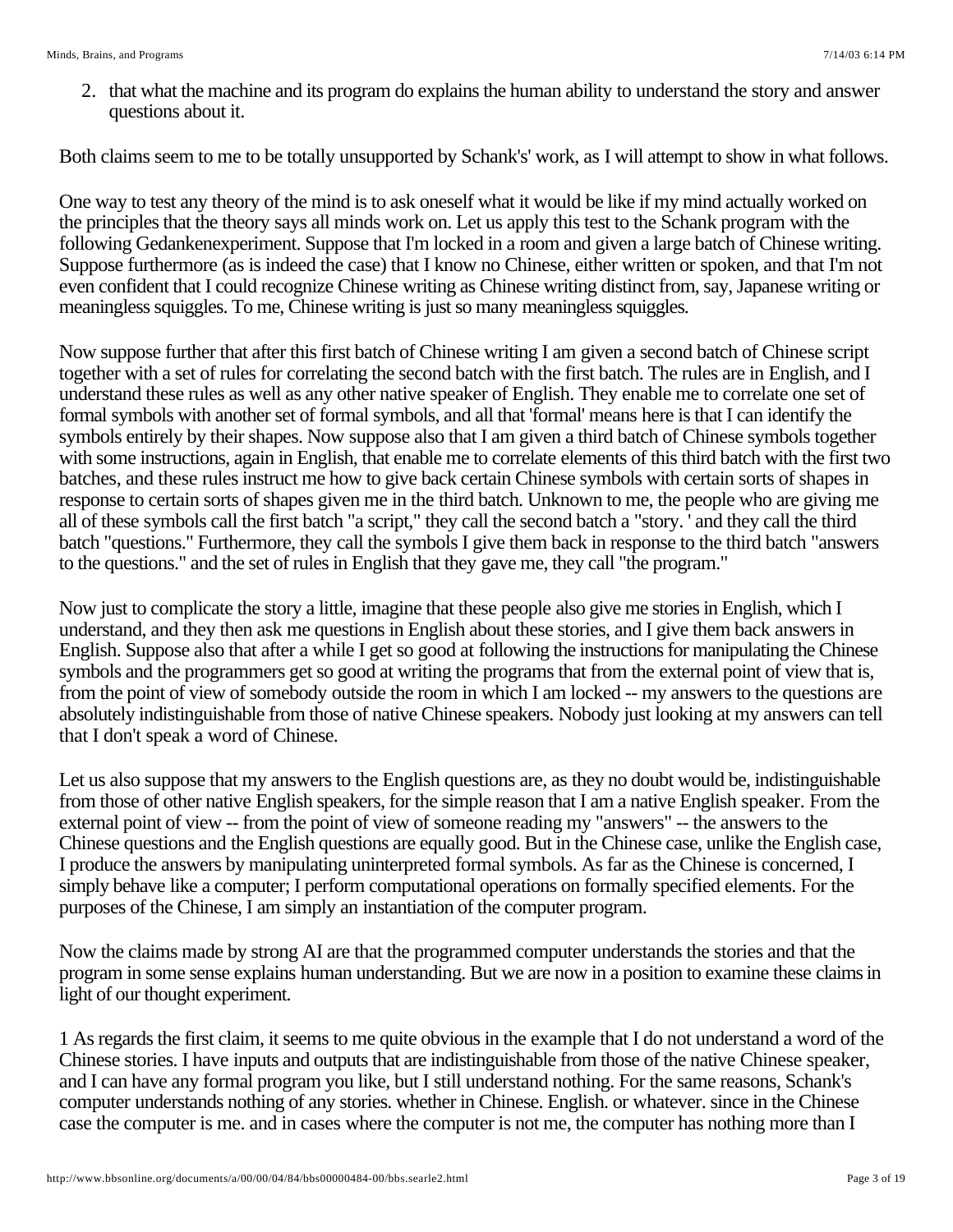have in the case where I understand nothing.

2. As regards the second claim, that the program explains human understanding, we can see that the computer and its program do not provide sufficient conditions of understanding since the computer and the program are functioning, and there is no understanding. But does it even provide a necessary condition or a significant contribution to understanding? One of the claims made by the supporters of strong AI is that when I understand a story in English, what I am doing is exactly the same -- or perhaps more of the same -- as what I was doing in manipulating the Chinese symbols. It is simply more formal symbol manipulation that distinguishes the case in English, where I do understand, from the case in Chinese, where I don't. I have not demonstrated that this claim is false, but it would certainly appear an incredible claim in the example. Such plausibility as the claim has derives from the supposition that we can construct a program that will have the same inputs and outputs as native speakers, and in addition we assume that speakers have some level of description where they are also instantiations of a program.

On the basis of these two assumptions we assume that even if Schank's program isn't the whole story about understanding, it may be part of the story. Well, I suppose that is an empirical possibility, but not the slightest reason has so far been given to believe that it is true, since what is suggested though certainly not demonstrated -- by the example is that the computer program is simply irrelevant to my understanding of the story. In the Chinese case I have everything that artificial intelligence can put into me by way of a program, and I understand nothing; in the English case I understand everything, and there is so far no reason at all to suppose that my understanding has anything to do with computer programs, that is, with computational operations on purely formally specified elements. As long as the program is defined in terms of computational operations on purely formally defined elements, what the example suggests is that these by themselves have no interesting connection with understanding. They are certainly not sufficient conditions, and not the slightest reason has been given to suppose that they are necessary conditions or even that they make a significant contribution to understanding.

Notice that the force of the argument is not simply that different machines can have the same input and output while operating on different formal principles -- that is not the point at all. Rather, whatever purely formal principles you put into the computer, they will not be sufficient for understanding, since a human will be able to follow the formal principles without understanding anything. No reason whatever has been offered to suppose that such principles are necessary or even contributory, since no reason has been given to suppose that when I understand English I am operating with any formal program at all.

Well, then, what is it that I have in the case of the English sentences that I do not have in the case of the Chinese sentences? The obvious answer is that I know what the former mean, while I haven't the faintest idea what the latter mean. But in what does this consist and why couldn't we give it to a machine, whatever it is? I will return to this question later, but first I want to continue with the example.

I have had the occasions to present this example to several workers in artificial intelligence, and, interestingly, they do not seem to agree on what the proper reply to it is. I get a surprising variety of replies, and in what follows I will consider the most common of these (specified along with their geographic origins).

But first I want to block some common misunderstandings about "understanding": in many of these discussions one finds a lot of fancy footwork about the word "understanding." My critics point out that there are many different degrees of understanding; that "understanding" is not a simple two-place predicate; that there are even different kinds and levels of understanding, and often the law of excluded middle doesn-t even apply in a straightforward way to statements of the form "x understands y; that in many cases it is a matter for decision and not a simple matter of fact whether x understands y; and so on. To all of these points I want to say: of course, of course. But they have nothing to do with the points at issue. There are clear cases in which "understanding'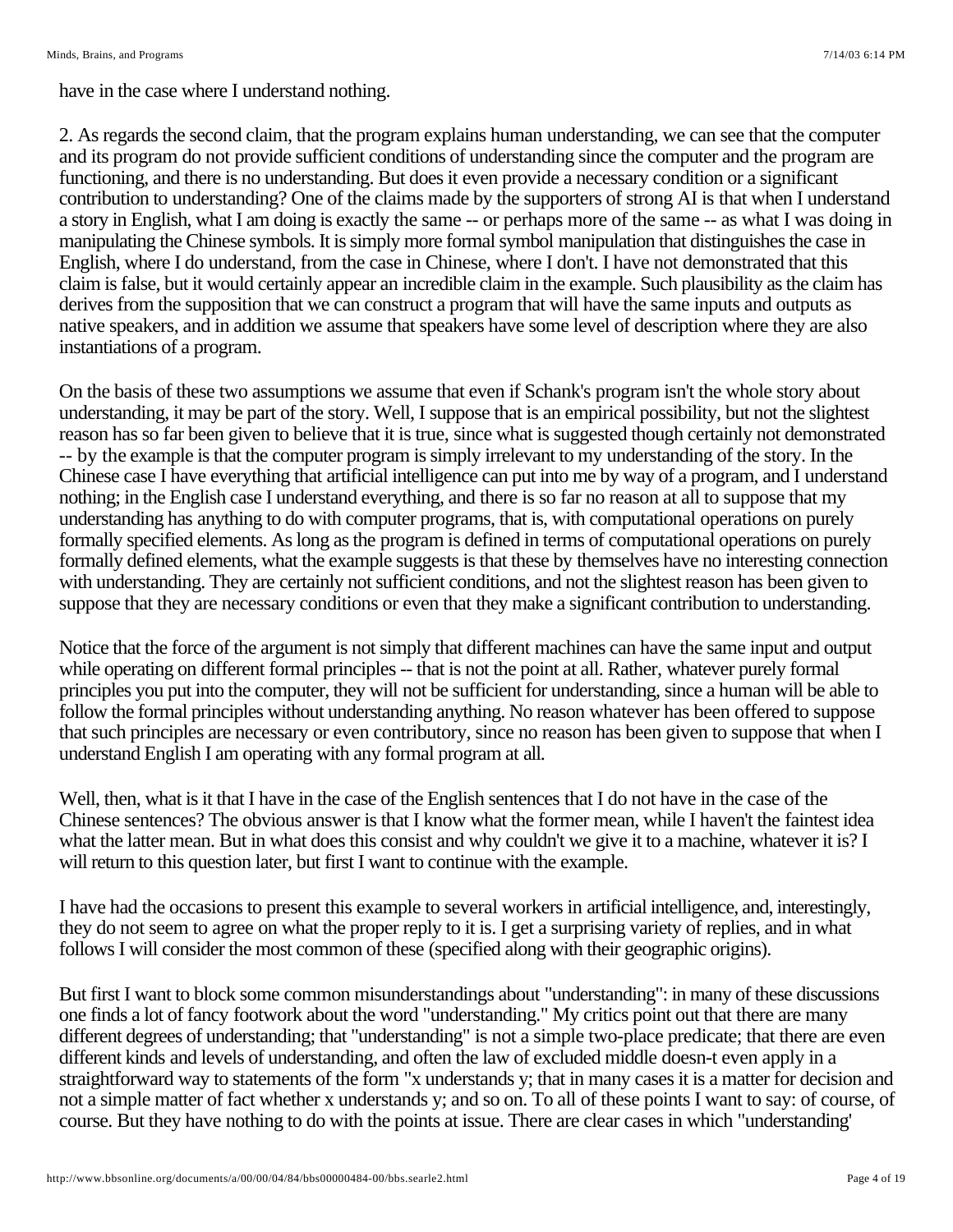literally applies and clear cases in which it does not apply; and these two sorts of cases are all I need for this argument 2 I understand stories in English; to a lesser degree I can understand stories in French; to a still lesser degree, stories in German; and in Chinese, not at all. My car and my adding machine, on the other hand, understand nothing: they are not in that line of business. We often attribute "under standing" and other cognitive predicates by metaphor and analogy to cars, adding machines, and other artifacts, but nothing is proved by such attributions. We say, "The door knows when to open because of its photoelectric cell," "The adding machine knows how) (understands how to, is able) to do addition and subtraction but not division," and "The thermostat perceives chances in the temperature."

The reason we make these attributions is quite interesting, and it has to do with the fact that in artifacts we extend our own intentionality;3 our tools are extensions of our purposes, and so we find it natural to make metaphorical attributions of intentionality to them; but I take it no philosophical ice is cut by such examples. The sense in which an automatic door "understands instructions" from its photoelectric cell is not at all the sense in which I understand English. If the sense in which Schank's programmed computers understand stories is supposed to be the metaphorical sense in which the door understands, and not the sense in which I understand English, the issue would not be worth discussing. But Newell and Simon (1963) write that the kind of cognition they claim for computers is exactly the same as for human beings. I like the straightforwardness of this claim, and it is the sort of claim I will be considering. I will argue that in the literal sense the programmed computer understands what the car and the adding machine understand, namely, exactly nothing. The computer understanding is not just (like my understanding of German) partial or incomplete; it is zero.

#### Now to the replies:

I. The systems reply (Berkeley). "While it is true that the individual person who is locked in the room does not understand the story, the fact is that he is merely part of a whole system, and the system does understand the story. The person has a large ledger in front of him in which are written the rules, he has a lot of scratch paper and pencils for doing calculations, he has 'data banks' of sets of Chinese symbols. Now, understanding is not being ascribed to the mere individual; rather it is being ascribed to this whole system of which he is a part."

My response to the systems theory is quite simple: let the individual internalize all of these elements of the system. He memorizes the rules in the ledger and the data banks of Chinese symbols, and he does all the calculations in his head. The individual then incorporates the entire system. There isn't anything at all to the system that he does not encompass. We can even get rid of the room and suppose he works outdoors. All the same, he understands nothing of the Chinese, and a fortiori neither does the system, because there isn't anything in the system that isn't in him. If he doesn't understand, then there is no way the system could understand because the system is just a part of him.

Actually I feel somewhat embarrassed to give even this answer to the systems theory because the theory seems to me so implausible to start with. The idea is that while a person doesn't understand Chinese, somehow the conjunction of that person and bits of paper might understand Chinese. It is not easy for me to imagine how someone who was not in the grip of an ideology would find the idea at all plausible. Still, I think many people who are committed to the ideology of strong AI will in the end be inclined to say something very much like this; so let us pursue it a bit further. According to one version of this view, while the man in the internalized systems example doesn't understand Chinese in the sense that a native Chinese speaker does (because, for example, he doesn't know that the story refers to restaurants and hamburgers, etc.), still "the man as a formal symbol manipulation system" really does understand Chinese. The subsystem of the man that is the formal symbol manipulation system for Chinese should not be confused with the subsystem for English.

So there are really two subsystems in the man; one understands English, the other Chinese, and "it's just that the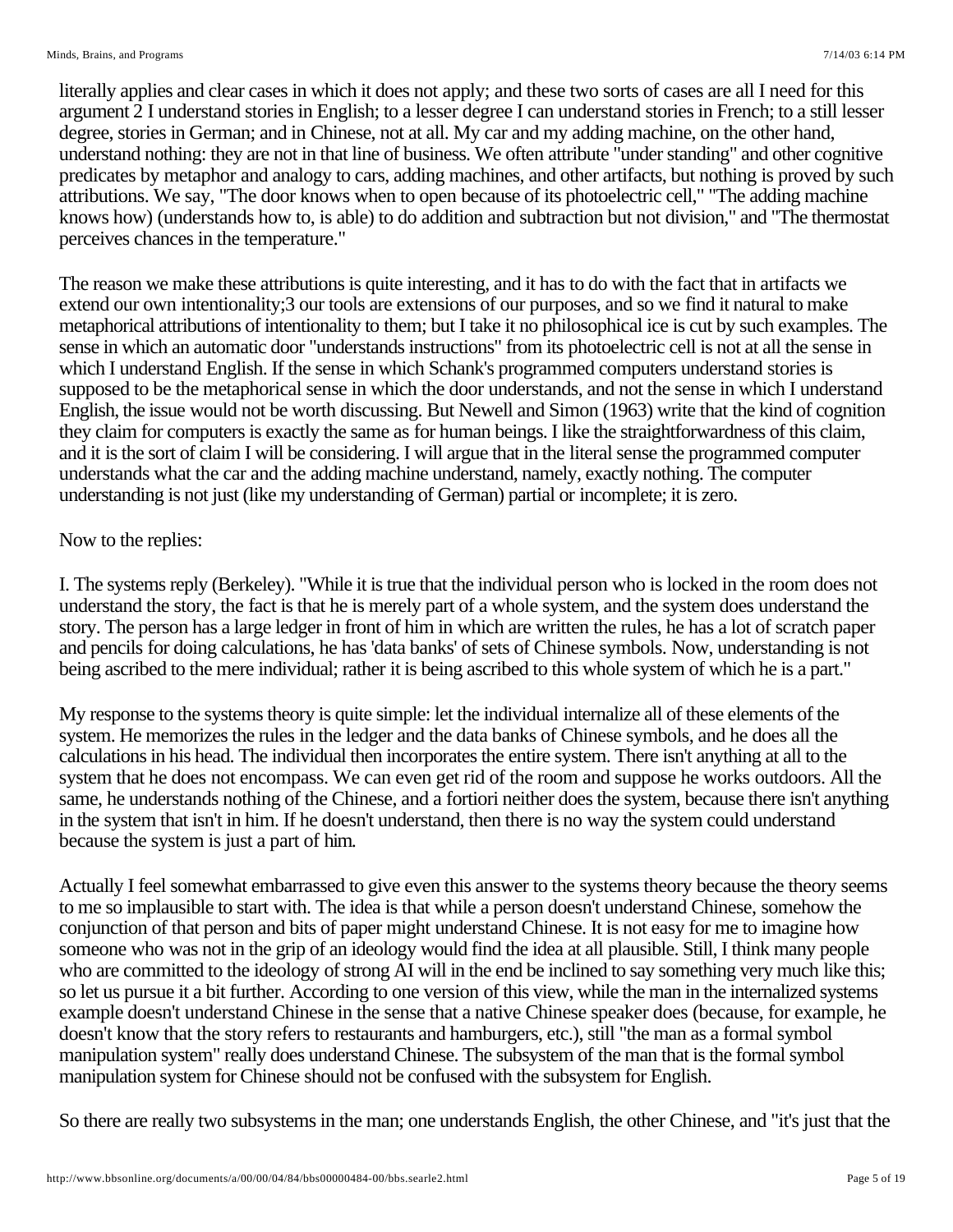two systems have little to do with each other." But, I want to reply, not only do they have little to do with each other, they are not even remotely alike. The subsystem that understands English (assuming we allow ourselves to talk in this jargon of "subsystems" for a moment) knows that the stories are about restaurants and eating hamburgers, he knows that he is being asked questions about restaurants and that he is answering questions as best he can by making various inferences from the content of the story, and so on. But the Chinese system knows none of this. Whereas the English subsystem knows that "hamburgers" refers to hamburgers, the Chinese subsystem knows only that "squiggle squiggle" is followed by "squoggle squoggle." All he knows is that various formal symbols are being introduced at one end and manipulated according to rules written in English, and other symbols are going out at the other end.

The whole point of the original example was to argue that such symbol manipulation by itself couldn't be sufficient for understanding Chinese in any literal sense because the man could write "squoggle squoggle" after "squiggle squiggle" without understanding anything in Chinese. And it doesn't meet that argument to postulate subsystems within the man, because the subsystems are no better off than the man was in the first place; they still don't have anything even remotely like what the English-speaking man (or subsystem) has. Indeed, in the case as described, the Chinese subsystem is simply a part of the English subsystem, a part that engages in meaningless symbol manipulation according to rules in English.

Let us ask ourselves what is supposed to motivate the systems reply in the first place; that is, what independent grounds are there supposed to be for saying that the agent must have a subsystem within him that literally understands stories in Chinese? As far as I can tell the only grounds are that in the example I have the same input and output as native Chinese speakers and a program that goes from one to the other. But the whole point of the examples has been to try to show that that couldn't be sufficient for understanding, in the sense in which I understand stories in English, because a person, and hence the set of systems that go to make up a person, could have the right combination of input, output, and program and still not understand anything in the relevant literal sense in which I understand English.

The only motivation for saying there must be a subsystem in me that understands Chinese is that I have a program and I can pass the Turing test; I can fool native Chinese speakers. But precisely one of the points at issue is the adequacy of the Turing test. The example shows that there could be two "systems," both of which pass the Turing test, but only one of which understands; and it is no argument against this point to say that since they both pass the Turing test they must both understand, since this claim fails to meet the argument that the system in me that understands English has a great deal more than the system that merely processes Chinese. In short, the systems reply simply begs the question by insisting without argument that the system must understand Chinese.

Furthermore, the systems reply would appear to lead to consequences that are independently absurd. If we are to conclude that there must be cognition in me on the grounds that I have a certain sort of input and output and a program in between, then it looks like all sorts of noncognitive subsystems are going to turn out to be cognitive. For example, there is a level of description at which my stomach does information processing, and it instantiates any number of computer programs, but I take it we do not want to say that it has any understanding [cf. Pylyshyn: "Computation and Cognition" BBS 3(1) 1980]. But if we accept the systems reply, then it is hard to see how we avoid saying that stomach, heart, liver, and so on, are all understanding subsystems, since there is no principled way to distinguish the motivation for saying the Chinese subsystem understands from saying that the stomach understands. It is, by the way, not an answer to this point to say that the Chinese system has information as input and output and the stomach has food and food products as input and output, since from the point of view of the agent, from my point of view, there is no information in either the food or the Chinese -- the Chinese is just so many meaningless squiggles. The information in the Chinese case is solely in the eyes of the programmers and the interpreters, and there is nothing to prevent them from treating the input and output of my digestive organs as information if they so desire.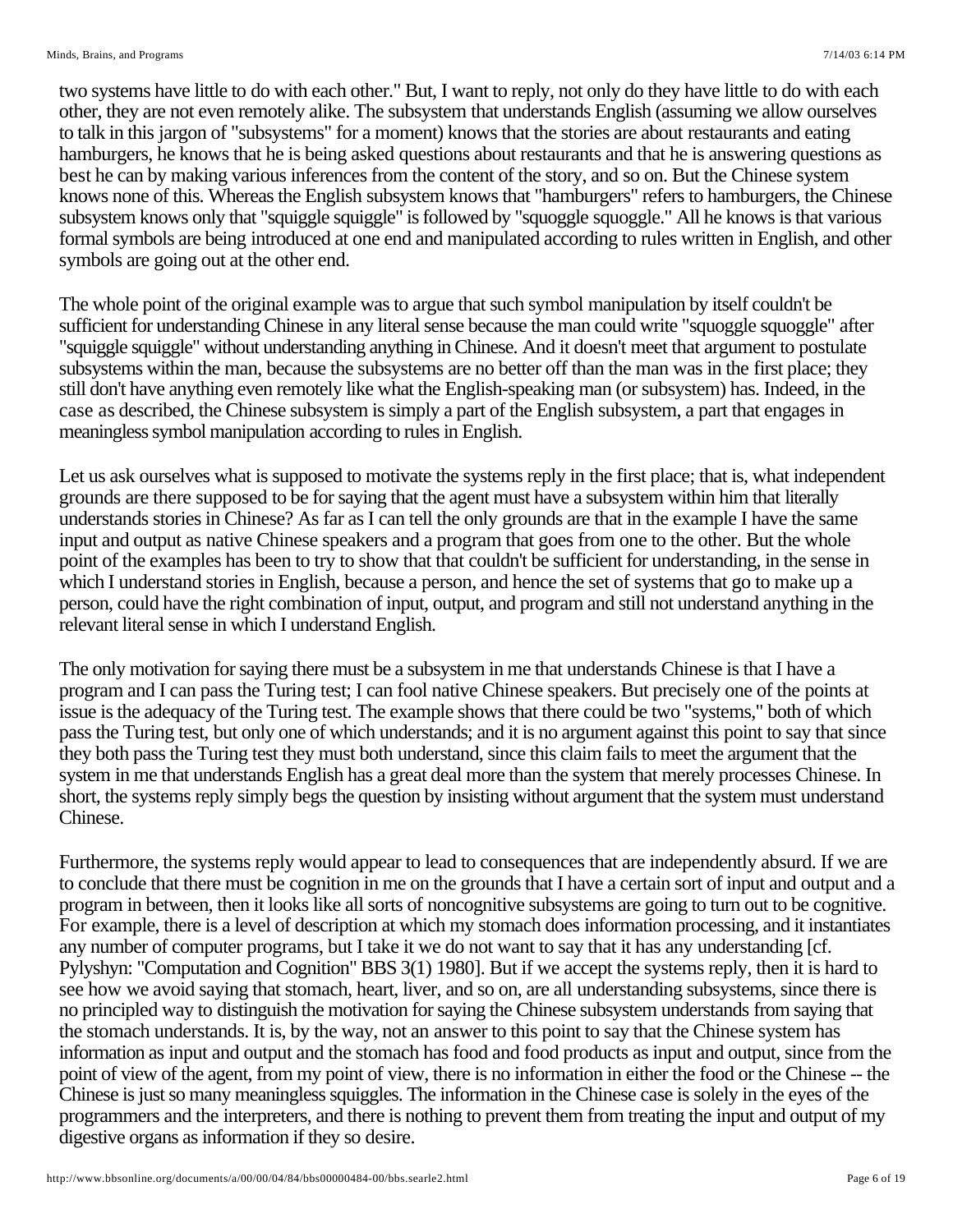This last point bears on some independent problems in strong AI, and it is worth digressing for a moment to explain it. If strong AI is to be a branch of psychology, then it must be able to distinguish those systems that are genuinely mental from those that are not. It must be able to distinguish the principles on which the mind works from those on which nonmental systems work; otherwise it will offer us no explanations of what is specifically mental about the mental. And the mental-nonmental distinction cannot be just in the eye of the beholder but it must be intrinsic to the systems; otherwise it would be up to any beholder to treat people as nonmental and, for example, hurricanes as mental if he likes. But quite often in the AI literature the distinction is blurred in ways that would in the long run prove disastrous to the claim that AI is a cognitive inquiry. McCarthy, for example, writes, '-Machines as simple as thermostats can be said to have beliefs, and having beliefs seems to be a characteristic of most machines capable of problem solving performance" (McCarthy 1979).

Anyone who thinks strong AI has a chance as a theory of the mind ought to ponder the implications of that remark. We are asked to accept it as a discovery of strong AI that the hunk of metal on the wall that we use to regulate the temperature has beliefs in exactly the same sense that we, our spouses, and our children have beliefs, and furthermore that "most" of the other machines in the room -- telephone, tape recorder, adding machine, electric light switch, -- also have beliefs in this literal sense. It is not the aim of this article to argue against McCarthy's point, so I will simply assert the following without argument. The study of the mind starts with such facts as that humans have beliefs, while thermostats, telephones, and adding machines don't. If you get a theory that denies this point you have produced a counterexample to the theory and the theory is false.

One gets the impression that people in AI who write this sort of thing think they can get away with it because they don't really take it seriously, and they don't think anyone else will either. I propose for a moment at least, to take it seriously. Think hard for one minute about what would be necessary to establish that that hunk of metal on the wall over there had real beliefs beliefs with direction of fit, propositional content, and conditions of satisfaction; beliefs that had the possibility of being strong beliefs or weak beliefs; nervous, anxious, or secure beliefs; dogmatic, rational, or superstitious beliefs; blind faiths or hesitant cogitations; any kind of beliefs. The thermostat is not a candidate. Neither is stomach, liver adding machine, or telephone. However, since we are taking the idea seriously, notice that its truth would be fatal to strong AI's claim to be a science of the mind. For now the mind is everywhere. What we wanted to know is what distinguishes the mind from thermostats and livers. And if McCarthy were right, strong AI wouldn't have a hope of telling us that.

II. The Robot Reply (Yale). "Suppose we wrote a different kind of program from Schank's program. Suppose we put a computer inside a robot, and this computer would not just take in formal symbols as input and give out formal symbols as output, but rather would actually operate the robot in such a way that the robot does something very much like perceiving, walking, moving about, hammering nails, eating drinking -- anything you like. The robot would, for example have a television camera attached to it that enabled it to 'see,' it would have arms and legs that enabled it to 'act,' and all of this would be controlled by its computer 'brain.' Such a robot would, unlike Schank's computer, have genuine understanding and other mental states."

The first thing to notice about the robot reply is that it tacitly concedes that cognition is not solely a matter of formal symbol manipulation, since this reply adds a set of causal relation with the outside world [cf. Fodor: "Methodological Solipsism" BBS 3(1) 1980]. But the answer to the robot reply is that the addition of such "perceptual" and "motor" capacities adds nothing by way of understanding, in particular, or intentionality, in general, to Schank's original program. To see this, notice that the same thought experiment applies to the robot case. Suppose that instead of the computer inside the robot, you put me inside the room and, as in the original Chinese case, you give me more Chinese symbols with more instructions in English for matching Chinese symbols to Chinese symbols and feeding back Chinese symbols to the outside. Suppose, unknown to me, some of the Chinese symbols that come to me come from a television camera attached to the robot and other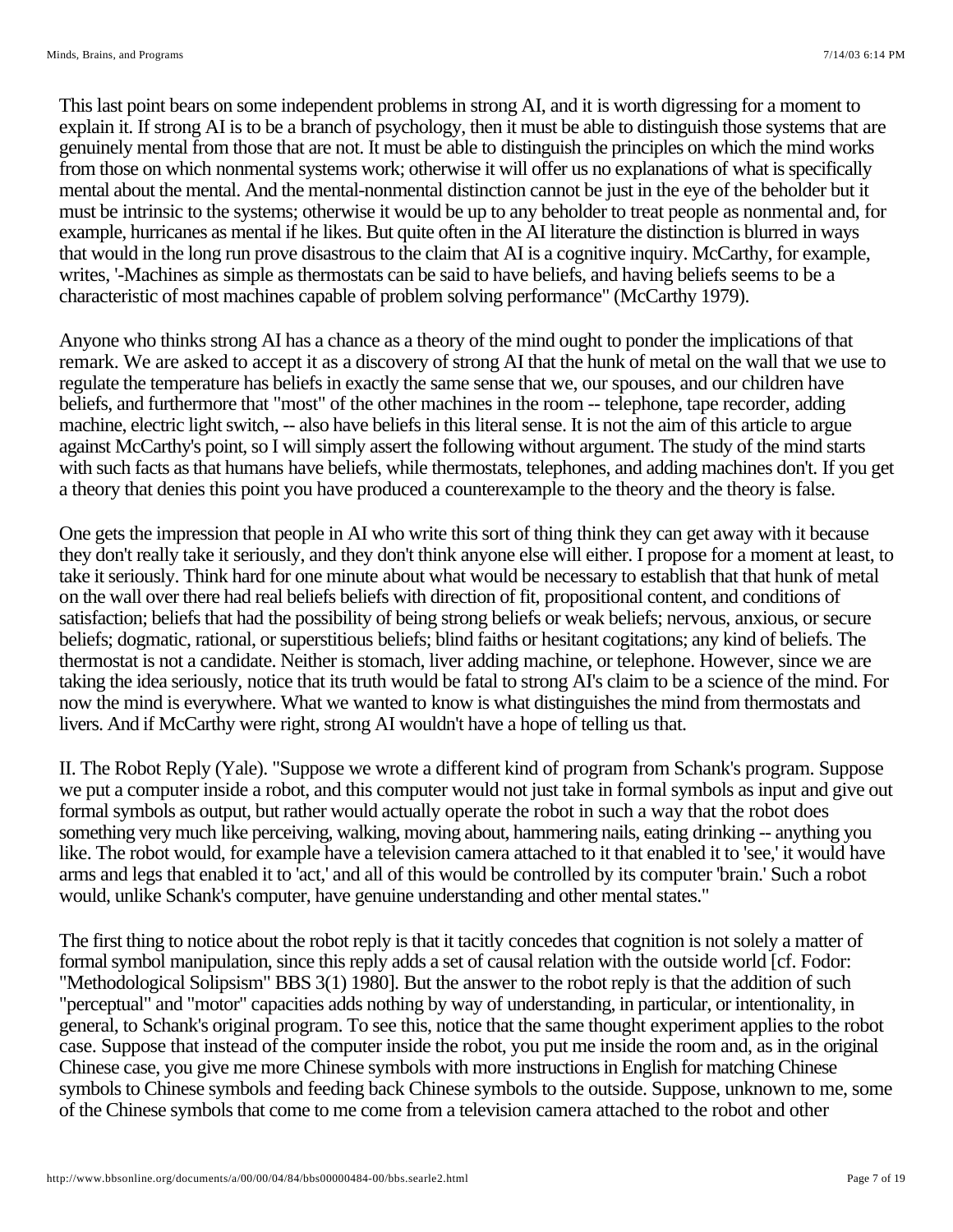Chinese symbols that I am giving out serve to make the motors inside the robot move the robot's legs or arms. It is important to emphasize that all I am doing is manipulating formal symbols: I know none of these other facts. I am receiving "information" from the robot's "perceptual" apparatus, and I am giving out "instructions" to its motor apparatus without knowing either of these facts. I am the robot's homunculus, but unlike the traditional homunculus, I don't know what's going on. I don't understand anything except the rules for symbol manipulation. Now in this case I want to say that the robot has no intentional states at all; it is simply moving about as a result of its electrical wiring and its program. And furthermore, by instantiating the program I have no intentional states of the relevant type. All I do is follow formal instructions about manipulating formal symbols.

III. The brain simulator reply (Berkeley and M.I.T.). "Suppose we design a program that doesn't represent information that we have about the world, such as the information in Schank's scripts, but simulates the actual sequence of neuron firings at the synapses of the brain of a native Chinese speaker when he understands stories in Chinese and gives answers to them. The machine takes in Chinese stories and questions about them as input, it simulates the formal l structure of actual Chinese brains in processing these stories, and it gives out Chinese answers as outputs. We can even imagine that the machine operates, not with a single serial program, but with a whole set of programs operating in parallel, in the manner that actual human brains presumably operate when they process natural language. Now surely in such a case we would have to say that the machine understood the stories; and if we refuse to say that, wouldn't we also have to deny that native Chinese speakers understood the stories? At the level of the synapses, what would or could be different about the program of the computer and the program of the Chinese brain?"

Before countering this reply I want to digress to note that it is an odd reply for any partisan of artificial intelligence (or functionalism, etc.) to make: I thought the whole idea of strong AI is that we don't need to know how the brain works to know how the mind works. The basic hypothesis, or so I had supposed, was that there is a level of mental operations consisting of computational processes over formal elements that constitute the essence of the mental and can be realized in all sorts of different brain processes, in the same way that any computer program can be realized in different computer hardwares: on the assumptions of strong AI, the mind is to the brain as the program is to the hardware, and thus we can understand the mind without doing neurophysiology. If we had to know how the brain worked to do AI, we wouldn't bother with AI. However, even getting this close to the operation of the brain is still not sufficient to produce understanding. To see this, imagine that instead of a mono lingual man in a room shuffling symbols we have the man operate an elaborate set of water pipes with valves connecting them. When the man receives the Chinese symbols, he looks up in the program, written in English, which valves he has to turn on and off. Each water connection corresponds to a synapse in the Chinese brain, and the whole system is rigged up so that after doing all the right firings, that is after turning on all the right faucets, the Chinese answers pop out at the output end of the series of pipes.

I Now where is the understanding in this system? It takes Chinese as input, it simulates the formal structure of the synapses of the Chinese brain, and it gives Chinese as output. But the man certainly doesn-t understand Chinese, and neither do the water pipes, and if we are tempted to adopt what I think is the absurd view that somehow the conjunction of man and water pipes understands, remember that in principle the man can internalize the formal structure of the water pipes and do all the "neuron firings" in his imagination. The problem with the brain simulator is that it is simulating the wrong things about the brain. As long as it simulates only the formal structure of the sequence of neuron firings at the synapses, it won't have simulated what matters about the brain, namely its causal properties, its ability to produce intentional states. And that the formal properties are not sufficient for the causal properties is shown by the water pipe example: we can have all the formal properties carved off from the relevant neurobiological causal properties.

IV. The combination reply (Berkeley and Stanford). 'While each of the previous three replies might not be completely convincing by itself as a refutation of the Chinese room counterexample, if you take all three together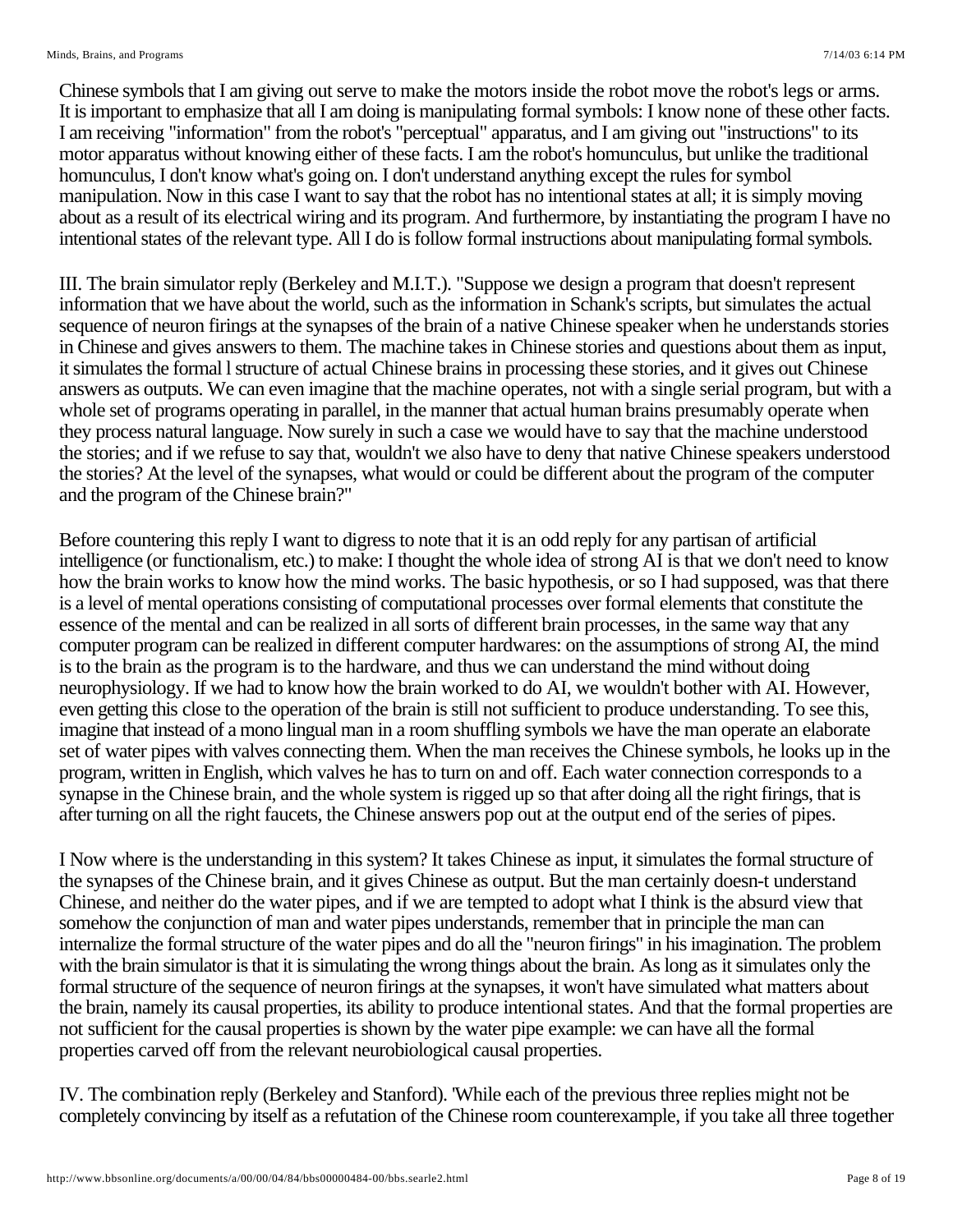they are collectively much more convincing and even decisive. Imagine a robot with a brain-shaped computer lodged in its cranial cavity, imagine the computer programmed with all the synapses of a human brain, imagine the whole behavior of the robot is indistinguishable from human behavior, and now think of the whole thing as a unified system and not just as a computer with inputs and outputs. Surely in such a case we would have to ascribe intentionality to the system. '

I entirely agree that in such a case we would find it rational and indeed irresistible to accept the hypothesis that the robot had intentionality, as long as we knew nothing more about it. Indeed, besides appearance and behavior, the other elements of the combination are really irrelevant. If we could build a robot whose behavior was indistinguishable over a large range from human behavior, we would attribute intentionality to it, pending some reason not to. We wouldn't need to know in advance that its computer brain was a formal analogue of the human brain.

But I really don't see that this is any help to the claims of strong AI; and here-s why: According to strong AI, instantiating a formal program with the right input and output is a sufficient condition of, indeed is constitutive of, intentionality. As Newell (1979) puts it, the essence of the mental is the operation of a physical symbol system. But the attributions of intentionality that we make to the robot in this example have nothing to do with formal programs. They are simply based on the assumption that if the robot looks and behaves sufficiently like us, then we would suppose, until proven otherwise, that it must have mental states like ours that cause and are expressed by its behavior and it must have an inner mechanism capable of producing such mental states. If we knew independently how to account for its behavior without such assumptions we would not attribute intentionality to it especially if we knew it had a formal program. And this is precisely the point of my earlier reply to objection 11.

Suppose we knew that the robot's behavior was entirely accounted for by the fact that a man inside it was receiving uninterpreted formal symbols from the robot's sensory receptors and sending out uninterpreted formal symbols to its motor mechanisms, and the man was doing this symbol manipulation in accordance with a bunch of rules. Furthermore, suppose the man knows none of these facts about the robot, all he knows is which operations to perform on which meaningless symbols. In such a case we would regard the robot as an ingenious mechanical dummy. The hypothesis that the dummy has a mind would now be unwarranted and unnecessary, for there is now no longer any reason to ascribe intentionality to the robot or to the system of which it is a part (except of course for the man's intentionality in manipulating the symbols). The formal symbol manipulations go on, the input and output are correctly matched, but the only real locus of intentionality is the man, and he doesn't know any of the relevant intentional states; he doesn't, for example, see what comes into the robot's eyes, he doesn't intend to move the robot's arm, and he doesn't understand any of the remarks made to or by the robot. Nor, for the reasons stated earlier, does the system of which man and robot are a part.

To see this point, contrast this case with cases in which we find it completely natural to ascribe intentionality to members of certain other primate species such as apes and monkeys and to domestic animals such as dogs. The reasons we find it natural are, roughly, two: we can't make sense of the animal's behavior without the ascription of intentionality and we can see that the beasts are made of similar stuff to ourselves -- that is an eye, that a nose, this is its skin, and so on. Given the coherence of the animal's behavior and the assumption of the same causal stuff underlying it, we assume both that the animal must have mental states underlying its behavior, and that the mental states must be produced by mechanisms made out of the stuff that is like our stuff. We would certainly make similar assumptions about the robot unless we had some reason not to, but as soon as we knew that the behavior was the result of a formal program, and that the actual causal properties of the physical substance were irrelevant we would abandon the assumption of intentionality. [See "Cognition and Consciousness in Nonhuman Species BBS 1(4) 1978.]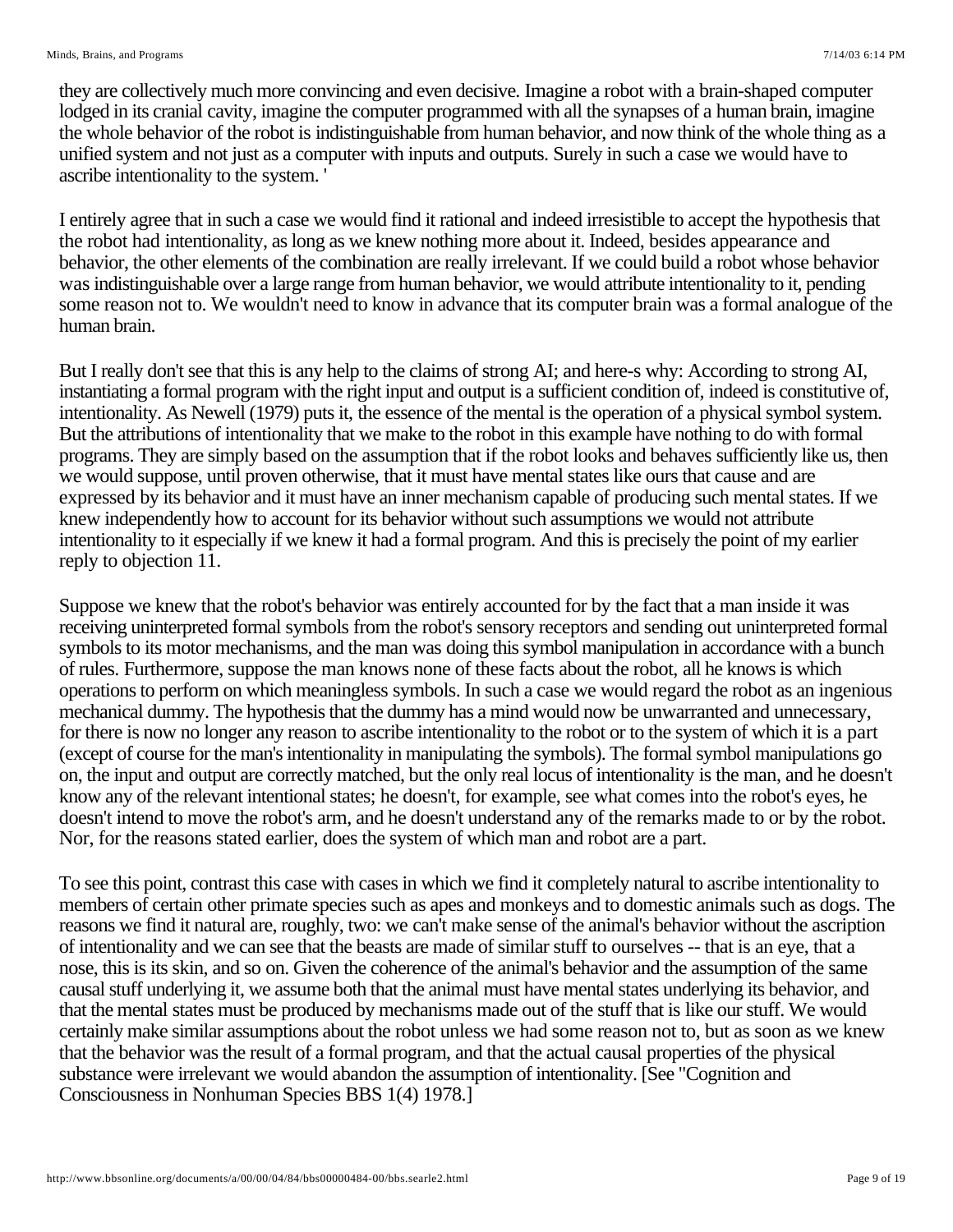There are two other responses to my example that come up frequently (and so are worth discussing) but really miss the point.

V. The other minds reply (Yale). "How do you know that other people understand Chinese or anything else? Only by their behavior. Now the computer can pass the behavioral tests as well as they can (in principle), so if you are going to attribute cognition to other people you must in principle also attribute it to computers. '

This objection really is only worth a short reply. The problem in this discussion is not about how I know that other people have cognitive states, but rather what it is that I am attributing to them when I attribute cognitive states to them. The thrust of the argument is that it couldn't be just computational processes and their output because the computational processes and their output can exist without the cognitive state. It is no answer to this argument to feign anesthesia. In 'cognitive sciences" one presupposes the reality and knowability of the mental in the same way that in physical sciences one has to presuppose the reality and knowability of physical objects.

VI. The many mansions reply (Berkeley). "Your whole argument presupposes that AI is only about analogue and digital computers. But that just happens to be the present state of technology. Whatever these causal processes are that you say are essential for intentionality (assuming you are right), eventually we will be able to build devices that have these causal processes, and that will be artificial intelligence. So your arguments are in no way directed at the ability of artificial intelligence to produce and explain cognition."

I really have no objection to this reply save to say that it in effect trivializes the project of strong AI by redefining it as whatever artificially produces and explains cognition. The interest of the original claim made on behalf of artificial intelligence is that it was a precise, well defined thesis: mental processes are computational processes over formally defined elements. I have been concerned to challenge that thesis. If the claim is redefined so that it is no longer that thesis, my objections no longer apply because there is no longer a testable hypothesis for them to apply to.

Let us now return to the question I promised I would try to answer: granted that in my original example I understand the English and I do not understand the Chinese, and granted therefore that the machine doesn't understand either English or Chinese, still there must be something about me that makes it the case that I understand English and a corresponding something lacking in me that makes it the case that I fail to understand Chinese. Now why couldn't we give those somethings, whatever they are, to a machine?

I see no reason in principle why we couldn't give a machine the capacity to understand English or Chinese, since in an important sense our bodies with our brains are precisely such machines. But I do see very strong arguments for saying that we could not give such a thing to a machine where the operation of the machine is defined solely in terms of computational processes over formally defined elements; that is, where the operation of the machine is defined as an instantiation of a computer program. It is not because I am the instantiation of a computer program that I am able to understand English and have other forms of intentionality (I am, I suppose, the instantiation of any number of computer programs), but as far as we know it is because I am a certain sort of organism with a certain biological (i.e. chemical and physical) structure, and this structure, under certain conditions, is causally capable of producing perception, action, understanding, learning, and other intentional phenomena. And part of the point of the present argument is that only something that had those causal powers could have that intentionality. Perhaps other physical and chemical processes could produce exactly these effects; perhaps, for example, Martians also have intentionality but their brains are made of different stuff. That is an empirical question, rather like the question whether photosynthesis can be done by something with a chemistry different from that of chlorophyll.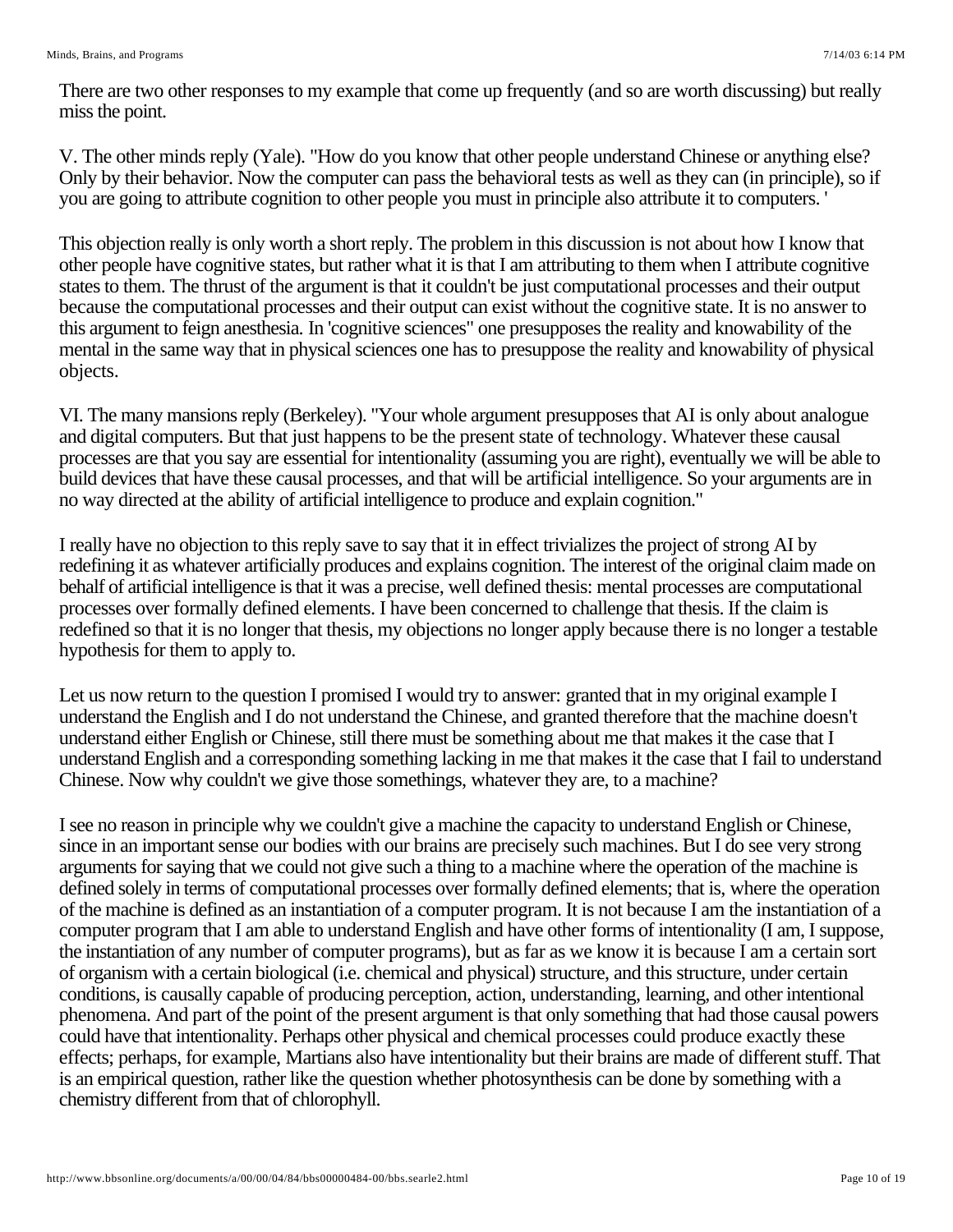But the main point of the present argument is that no purely formal model will ever be sufficient by itself for intentionality because the formal properties are not by themselves constitutive of intentionality, and they have by themselves no causal powers except the power, when instantiated, to produce the next stage of the formalism when the machine is running. And any other causal properties that particular realizations of the formal model have, are irrelevant to the formal model because we can always put the same formal model in a different realization where those causal properties are obviously absent. Even if, by some miracle Chinese speakers exactly realize Schank's program, we can put the same program in English speakers, water pipes, or computers, none of which understand Chinese, the program notwithstanding.

What matters about brain operations is not the formal shadow cast by the sequence of synapses but rather the actual properties of the sequences. All the arguments for the strong version of artificial intelligence that I have seen insist on drawing an outline around the shadows cast by cognition and then claiming that the shadows are the real thing. By way of concluding I want to try to state some of the general philosophical points implicit in the argument. For clarity I will try to do it in a question and answer fashion, and I begin with that old chestnut of a question:

"Could a machine think?"

The answer is, obviously, yes. We are precisely such machines.

"Yes, but could an artifact, a man-made machine think?"

Assuming it is possible to produce artificially a machine with a nervous system, neurons with axons and dendrites, and all the rest of it, sufficiently like ours, again the answer to the question seems to be obviously, yes. If you can exactly duplicate the causes, you could duplicate the effects. And indeed it might be possible to produce consciousness, intentionality, and all the rest of it using some other sorts of chemical principles than those that human beings use. It is, as I said, an empirical question. "OK, but could a digital computer think?"

If by "digital computer" we mean anything at all that has a level of description where it can correctly be described as the instantiation of a computer program, then again the answer is, of course, yes, since we are the instantiations of any number of computer programs, and we can think.

"But could something think, understand, and so on solely in virtue of being a computer with the right sort of program? Could instantiating a program, the right program of course, by itself be a sufficient condition of understanding?"

This I think is the right question to ask, though it is usually confused with one or more of the earlier questions, and the answer to it is no.

#### "Why not?"

Because the formal symbol manipulations by themselves don't have any intentionality; they are quite meaningless; they aren't even symbol manipulations, since the symbols don't symbolize anything. In the linguistic jargon, they have only a syntax but no semantics. Such intentionality as computers appear to have is solely in the minds of those who program them and those who use them, those who send in the input and those who interpret the output.

The aim of the Chinese room example was to try to show this by showing that as soon as we put something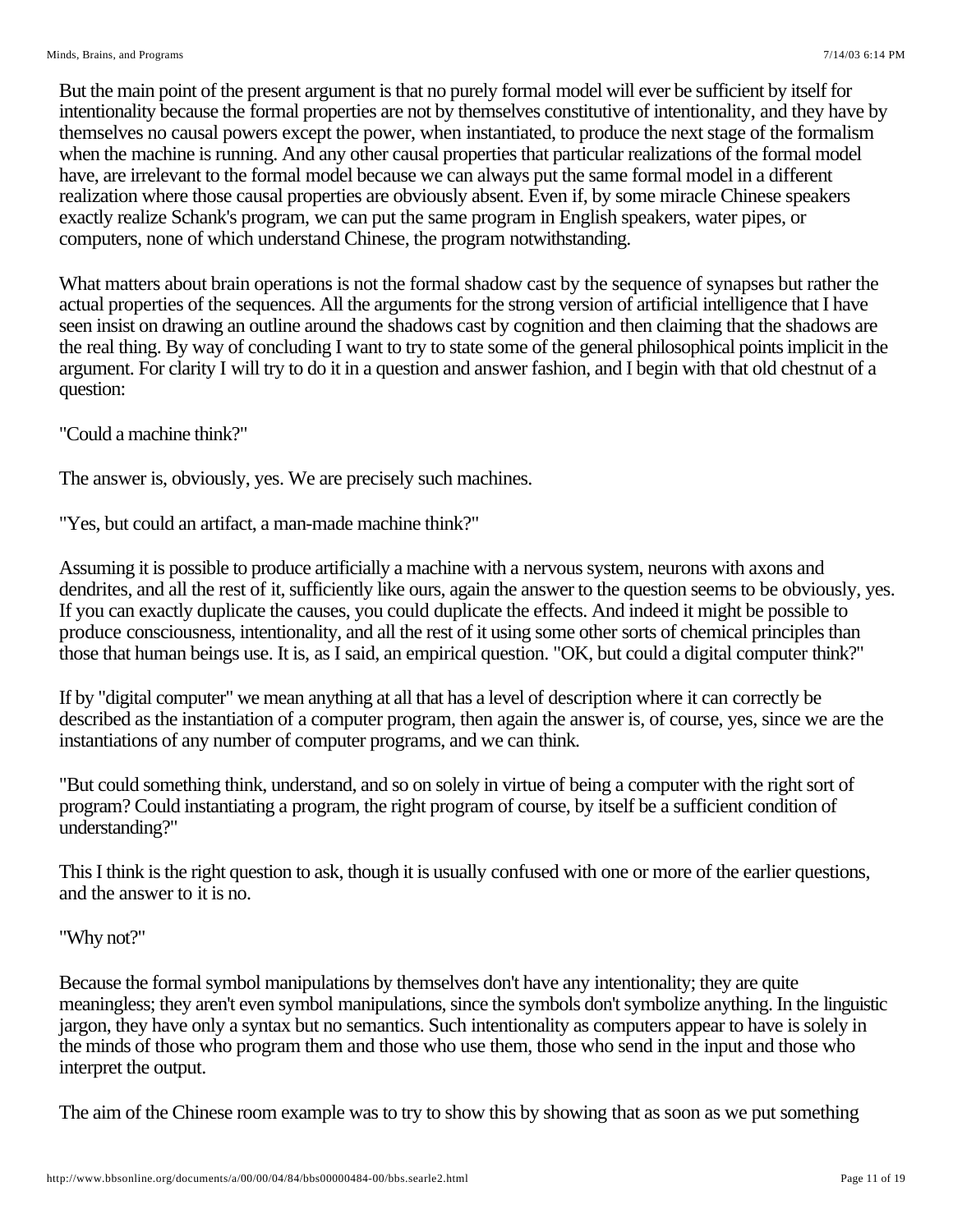into the system that really does have intentionality (a man), and we program him with the formal program, you can see that the formal program carries no additional intentionality. It adds nothing, for example, to a man's ability to understand Chinese.

Precisely that feature of AI that seemed so appealing -- the distinction between the program and the realization -- proves fatal to the claim that simulation could be duplication. The distinction between the program and its realization in the hardware seems to be parallel to the distinction between the level of mental operations and the level of brain operations. And if we could describe the level of mental operations as a formal program, then it seems we could describe what was essential about the mind without doing either introspective psychology or neurophysiology of the brain. But the equation, "mind is to brain as program is to hardware" breaks down at several points among them the following three:

First, the distinction between program and realization has the consequence that the same program could have all sorts of crazy realizations that had no form of intentionality. Weizenbaum (1976, Ch. 2), for example, shows in detail how to construct a computer using a roll of toilet paper and a pile of small stones. Similarly, the Chinese story understanding program can be programmed into a sequence of water pipes, a set of wind machines, or a monolingual English speaker, none of which thereby acquires an understanding of Chinese. Stones, toilet paper, wind, and water pipes are the wrong kind of stuff to have intentionality in the first place -- only something that has the same causal powers as brains can have intentionality -- and though the English speaker has the right kind of stuff for intentionality you can easily see that he doesn't get any extra intentionality by memorizing the program, since memorizing it won't teach him Chinese.

Second, the program is purely formal, but the intentional states are not in that way formal. They are defined in terms of their content, not their form. The belief that it is raining, for example, is not defined as a certain formal shape, but as a certain mental content with conditions of satisfaction, a direction of fit (see Searle 1979), and the like. Indeed the belief as such hasn't even got a formal shape in this syntactic sense, since one and the same belief can be given an indefinite number of different syntactic expressions in different linguistic systems.

Third, as I mentioned before, mental states and events are literally a product of the operation of the brain, but the program is not in that way a product of the computer.

-Well if programs are in no way constitutive of mental processes, why have so many people believed the converse? That at least needs some explanation."

I don't really know the answer to that one. The idea that computer simulations could be the real thing ought to have seemed suspicious in the first place because the computer isn't confined to simulating mental operations, by any means. No one supposes that computer simulations of a five-alarm fire will burn the neighborhood down or that a computer simulation of a rainstorm will leave us all drenched. Why on earth would anyone suppose that a computer simulation of understanding actually understood anything? It is sometimes said that it would be frightfully hard to get computers to feel pain or fall in love, but love and pain are neither harder nor easier than cognition or anything else. For simulation, all you need is the right input and output and a program in the middle that transforms the former into the latter. That is all the computer has for anything it does. To confuse simulation with duplication is the same mistake, whether it is pain, love, cognition, fires, or rainstorms.

Still, there are several reasons why AI must have seemed and to many people perhaps still does seem -- in some way to reproduce and thereby explain mental phenomena, and I believe.we will not succeed in removing these illusions until we have fully exposed the reasons that give rise to them.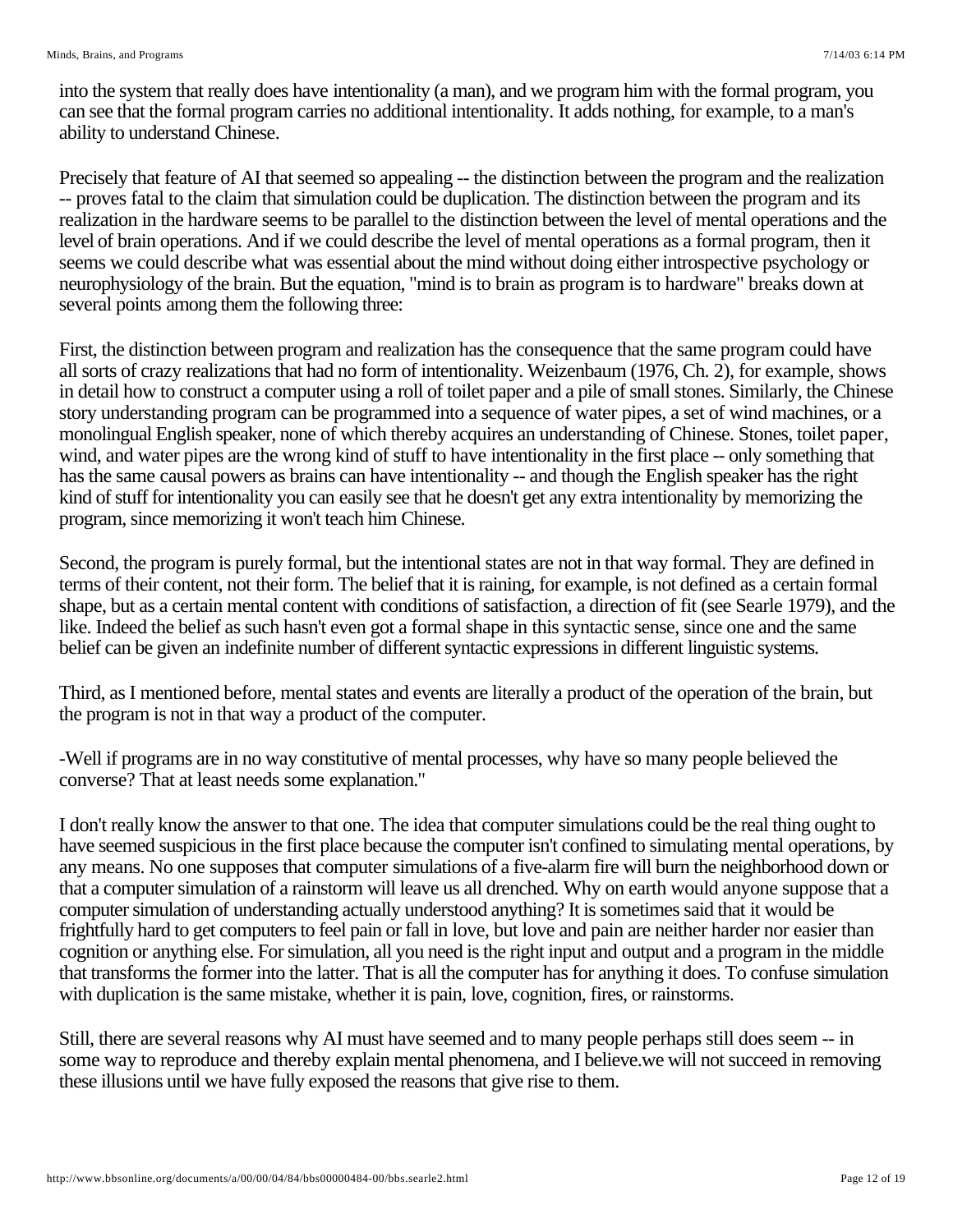First, and perhaps most important, is a confusion about the notion of information processing: many people in cognitive science believe that the human brain, with its mind, does something called -information processing," and analogously the computer with its program does information processing; but fires and rainstorms, on the other hand, don't do information processing at all. Thus, though the computer can simulate the formal features of any process whatever, it stands in a special relation to the mind and brain because when the computer is properly programmed, ideally with the same program as the brain, the information processing is identical in the two cases, and this information processing is really the essence of the mental.

But the trouble with this argument is that it rests on an ambiguity in the notion of '- information." In the sense in which people "process information" when they reflect, say, on problems in arithmetic or when they read and answer questions about stories, the programmed computer does not do -information processing." Rather, what it does is manipulate formal symbols. The fact that the programmer and the interpreter of the computer output use the symbols to stand for objects in the world is totally beyond the scope of the computer. The computer, to repeat, has a syntax but no semantics. Thus, if you type into the computer '2 plus 2 equals?" it will type out '-4." But it has no idea that -4" means 4 or that it means anything at all. And the point is not that it lacks some second-order information about the interpretation of its first- order symbols, but rather that its first-order symbols don't have any interpretations as far as the computer is concerned. All the computer has is more symbols.

The introduction of the notion of "information processing" therefore produces a dilemma: either we construe the notion of "information processing" in such a way that it implies intentionality as part of the process or we don't. If the former, then the programmed computer does not do information processing, it only manipulates formal symbols. If the latter, then, though the computer does information processing, it is only doing so in the sense in which adding machines, typewriters, stomachs, thermostats, rainstorms, and hurricanes do information processing; namely, they have a level of description at which we can describe them as taking information in at one end, transforming it, and producing information as output. But in this case it is up to outside observers to interpret the input and output as information in the ordinary sense. And no similarity is established between the computer and the brain in terms of any similarity of information processing.

Second, in much of AI there is a residual behaviorism or operationalism. Since appropriately programmed computers can have input-output patterns similar to those of human beings, we are tempted to postulate mental states in the computer similar to human mental states. But once we see that it is both conceptually and empirically possible for a system to have human capacities in some realm without having any intentionality at all, we should be able to overcome this impulse. My desk adding machine has calculating capacities, but no intentionality, and in this paper I have tried to show that a system could have input and output capabilities that duplicated those of a native Chinese speaker and still not understand Chinese, regardless of how it was programmed. The Turing test is typical of the tradition in being unashamedly behavioristic and operationalistic, and I believe that if AI workers totally repudiated behaviorism and operationalism much of the confusion between simulation and duplication would be eliminated.

Third, this residual operationalism is joined to a residual form of dualism; indeed strong AI only makes sense given the dualistic assumption that, where the mind is concerned, the brain doesn't matter. In strong AI (and in functionalism, as well) what matters are programs, and programs are independent of their realization in machines; indeed, as far as AI is concerned, the same program could be realized by an electronic machine, a Cartesian mental substance, or a Hegelian world spirit. The single most surprising discovery that I have made in discussing these issues is that many AI workers are quite shocked by my idea that actual human mental phenomena might be dependent on actual physical/chemical properties of actual human brains.

But if you think about it a minute you can see that I should not have been surprised; for unless you accept some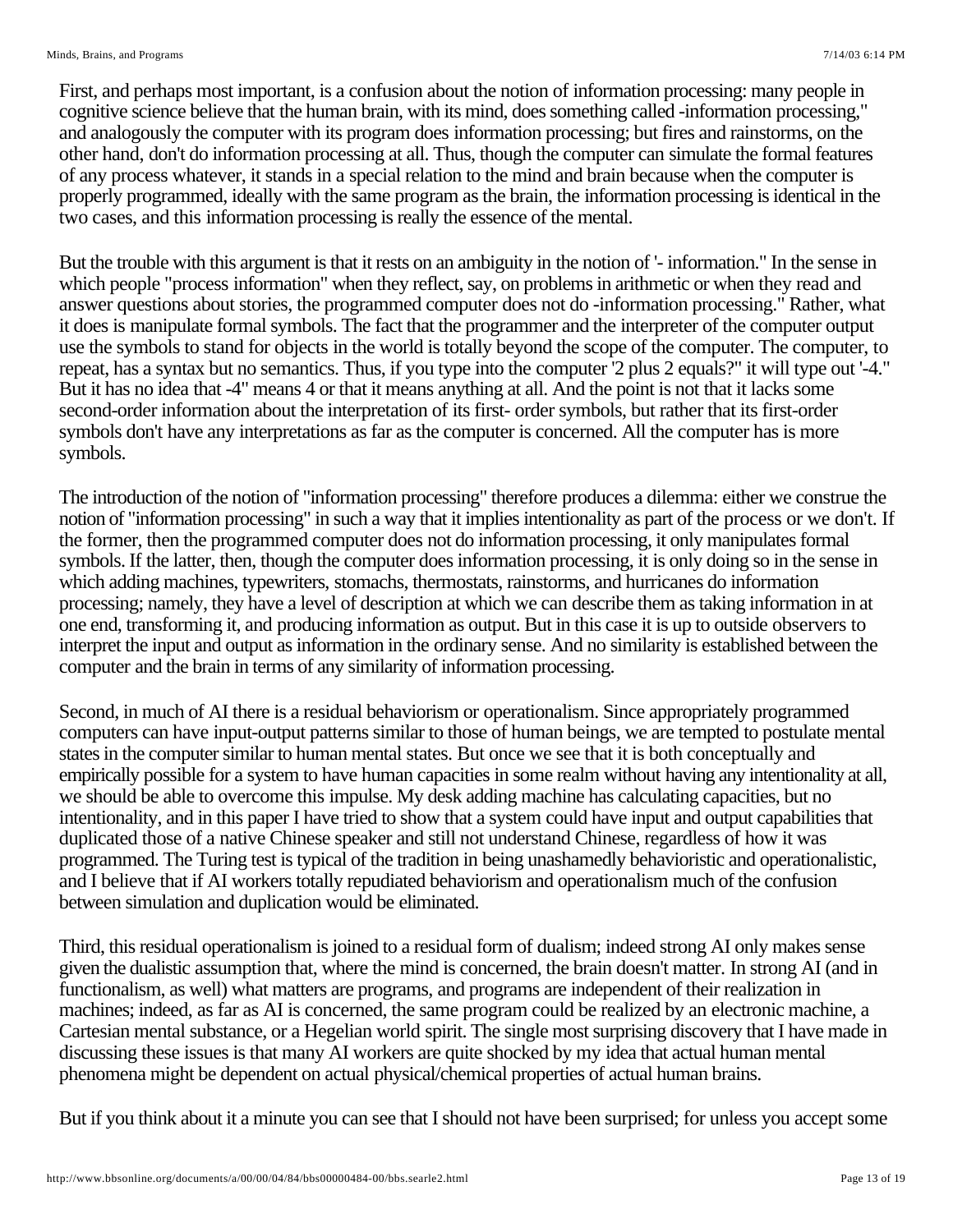form of dualism, the strong AI project hasn't got a chance. The project is to reproduce and explain the mental by designing programs, but unless the mind is not only conceptually but empirically independent of the brain you couldn't carry out the project, for the program is completely independent of any realization. Unless you believe that the mind is separable from the brain both conceptually and empirically -- dualism in a strong form -- you cannot hope to reproduce the mental by writing and running programs since programs must be independent of brains or any other particular forms of instantiation. If mental operations consist in computational operations on formal symbols, then it follows that they have no interesting connection with the brain; the only connection would be that the brain just happens to be one of the indefinitely many types of machines capable of instantiating the program.

This form of dualism is not the traditional Cartesian variety that claims there are two sorts of substances, but it is Cartesian in the sense that it insists that what is specifically mental about the mind has no intrinsic connection with the actual properties of the brain. This underlying dualism is masked from us by the fact that AI literature contains frequent fulminations against "dualism'-; what the authors seem to be unaware of is that their position presupposes a strong version of dualism.

"Could a machine think?" My own view is that only a machine could think, and indeed only very special kinds of machines, namely brains and machines that had the same causal powers as brains. And that is the main reason strong AI has had little to tell us about thinking, since it has nothing to tell us about machines. By its own definition, it is about programs, and programs are not machines. Whatever else intentionality is, it is a biological phenomenon, and it is as likely to be as causally dependent on the specific biochemistry of its origins as lactation, photosynthesis, or any other biological phenomena. No one would suppose that we could produce milk and sugar by running a computer simulation of the formal sequences in lactation and photosynthesis, but where the mind is concerned many people are willing to believe in such a miracle because of a deep and abiding dualism: the mind they suppose is a matter of formal processes and is independent of quite specific material causes in the way that milk and sugar are not.

In defense of this dualism the hope is often expressed that the brain is a digital computer (early computers, by the way, were often called "electronic brains"). But that is no help. Of course the brain is a digital computer. Since everything is a digital computer, brains are too. The point is that the brain's causal capacity to produce intentionality cannot consist in its instantiating a computer program, since for any program you like it is possible for something to instantiate that program and still not have any mental states. Whatever it is that the brain does to produce intentionality, it cannot consist in instantiating a program since no program, by itself, is sufficient for intentionality.

# **ACKNOWLEDGMENT**

I am indebted to a rather large number of people for discussion of these matters and for their patient attempts to overcome my ignorance of artificial intelligence. I would especially like to thank Ned Block, Hubert Dreyfus, John Haugeland, Roger Schank, Robert Wilensky, and Terry Winograd.

### **NOTES**

- 1. I am not, of course, saying that Schank himself is committed to these claims.
- 2. Also, "understanding" implies both the possession of mental (intentional) states and the truth (validity, success) of these states For the purposes of this discussion we are concerned only with the possession of the states.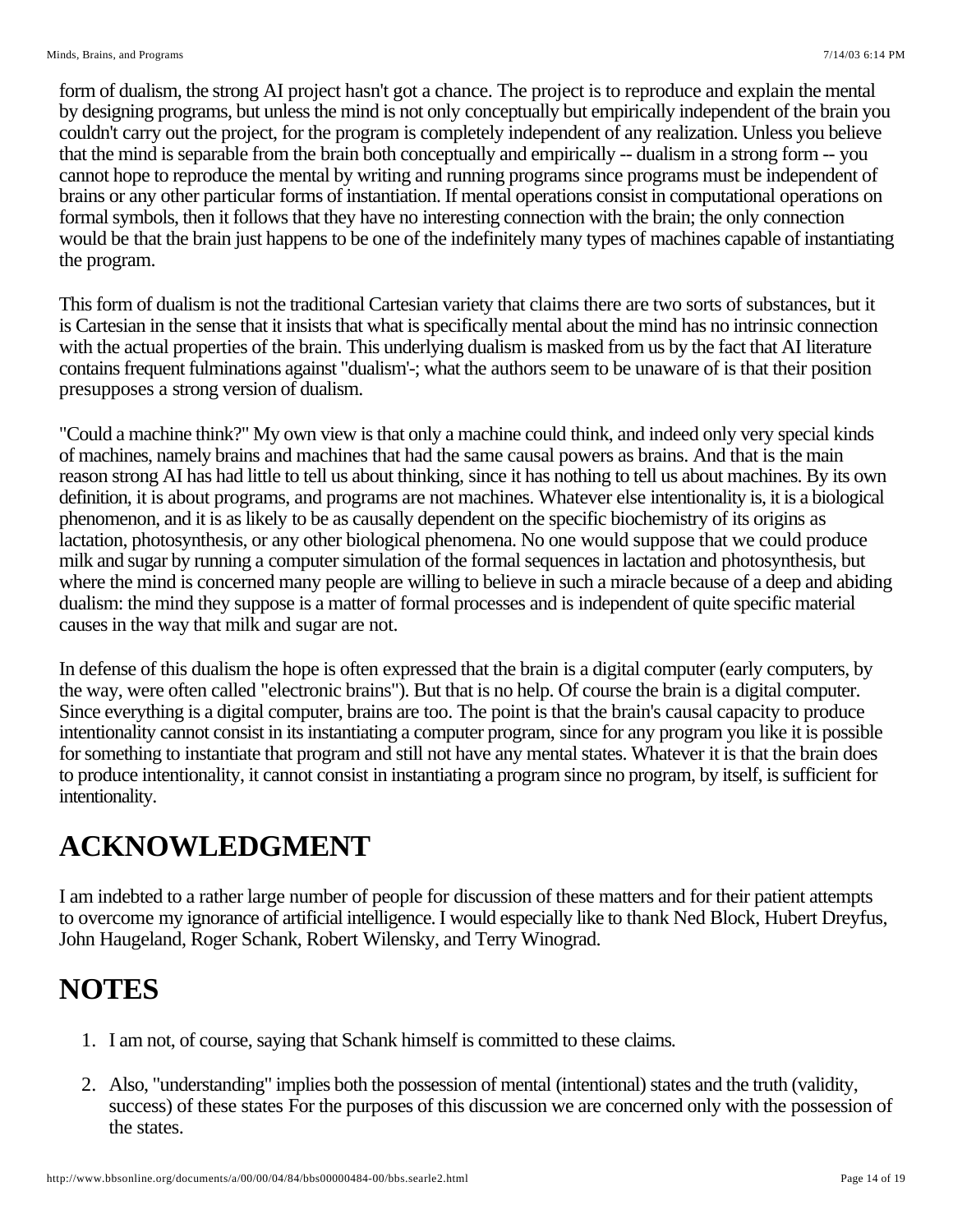3. Intentionality is by definition that feature of certain mental states by which they are directed at or about objects and states of affairs in the world. Thus, beliefs, desires, and intentions are intentional states; undirected forms of anxiety and depression are not. For further discussion see Searle (1979c).

### **REFERENCES**

Anderson, J. (1980) Cognitive units. Paper presented at the Society for Philosophy and Psychology, Ann Arbor, Mich. [RCS]

Block, N. J. (1978) Troubles with functionalism. In: Minnesota studies in the philosophy of science, vol. 9, ed. C. W. Savage, Minneapolis: University of Minnesota Press. [NB, WGL]

(forthcoming) Psychologism and behaviorism. Philosophical Review. [NB, WGL]

Bower, G. H.; Black, J. B., & Turner, T. J. (1979) Scripts in text comprehension and memory. Cognition Psychology 11:177-220. [RCS]

Carroll, C. W. (1975) The great chess automaton. New York: Dover. [RP]

Cummins, R. (1977) Programs in the explanation of behavior. Philosophy of Science 44: 269-87. UCM]

Dennett, D. C. (1969) Content and consciousness. London: Routledge & Kegan Paul. [DD,TN]

\_\_\_\_\_\_. (1971) Intentional systems Journal of Philosophy 68: 87-106. [TN]

\_\_\_\_\_\_. (1972) Reply to Arbib and Gunderson. Paper presented at the Eastern Division meeting of the American Philosophical Association. Boston, Mass. [TN]

\_\_\_\_\_\_. (1975) Why the law of effect won't go away. Journal for the Theory of Social Behavior 5:169-87. [NB]

\_\_\_\_\_\_. (1978) Brainstorms. Montgomery, Vt,: Bradford Books. [DD, AS]

Eccles, J. C. (1978) A critical appraisal of brain-mind theories. In: Cerebral correlates of conscious experiences, ed. P. A. Buser and A. Rougeul-Buser, pp. 347 55. Amsterdam: North Holland. [JCE]

\_\_\_\_\_\_. (1979) The human mystery. Heidelberg: Springer Verlag. UCE]

Fodor, J. A. (1968) The appeal to tacit knowledge in psychological explanation. Journal of Philoso phy 65: 627-40. [NB]

\_\_\_\_\_\_. (1980) Methodological solipsism considered as a research strategy in cognitive psychology. The Behavioral and Brain S^ciences 3:1. [NB, WGL, WES]

Freud, S. (1895) Project for a scientific psychology. In: The standard edition of the complete psychological works of Sigmund Freud, vol. 1, ed. J. Strachey. London: Hogarth Press, 1966. UCM]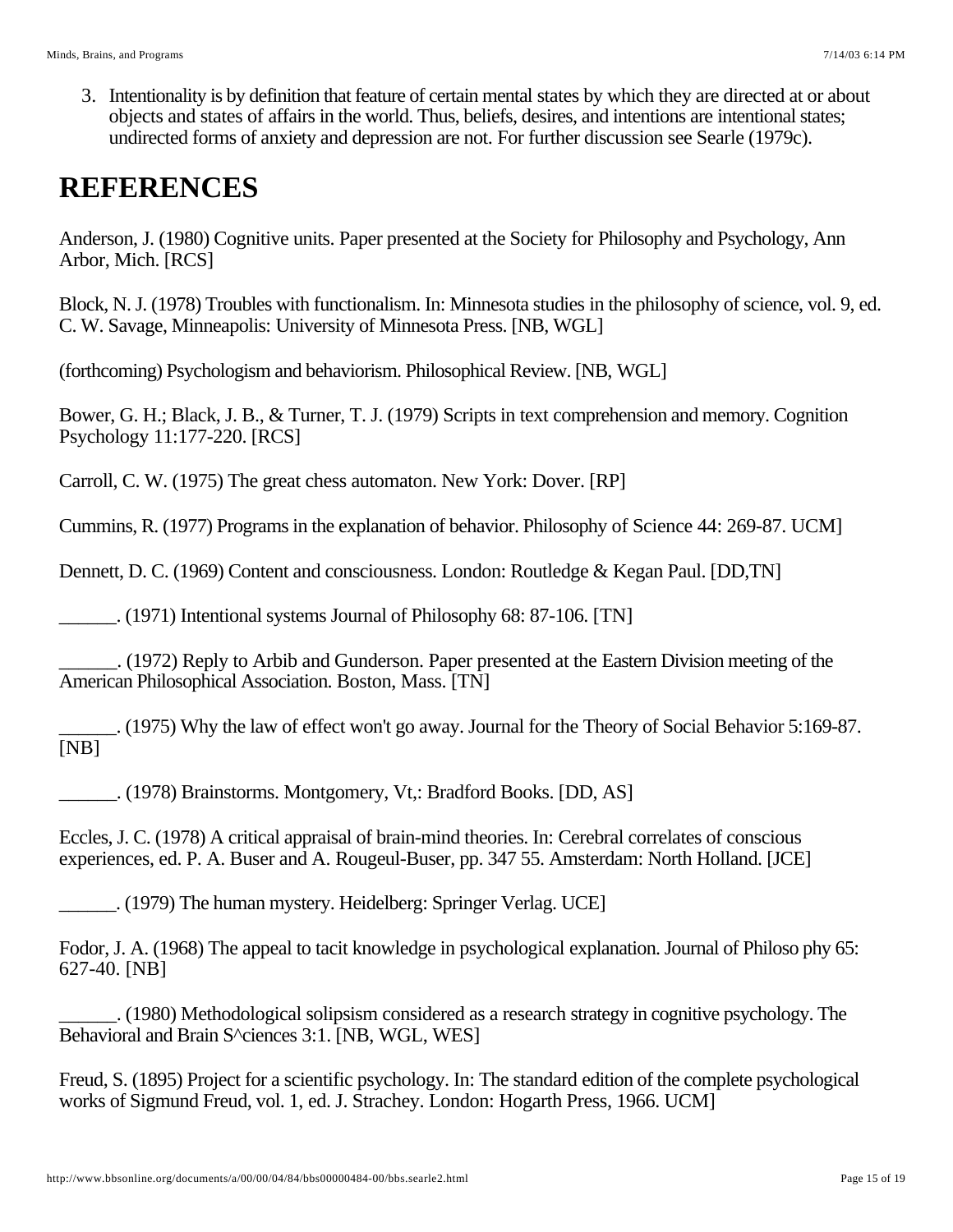Frey, P. W. (1977) An introduction to computer chess. In: Chess skill in man and machine, ed. P. W. Frey. New York, Heidelberg, Berlin: Springer Verlag. [RP]

Fryer, D. M. & Marshall, J. C. (1979) The motives of Jacques de Vaucanson. Technology and Culture 20: 257-69. [JCM]

Gibson, J. J. (1976) The senses considered as perceptual systems. Boston: Houghton Mifflin. [TN]

\_\_\_\_\_\_. (1967) New reasons for realism. Synthese 17: 162-72. [TN]

\_\_\_\_\_\_. (1972) A theory of direct visual perception. In: The psychology of knowing ed. S. R. Royce & W. W. Rozeboom. New York: Gordon & Breach. [TN]

Graesser, A. C.; Gordon, S. E.; & Sawyer, J. D. (1979) Recognition memory for typical and atypical actions in scripted activities: tests for a script pointer and tag hypotheses. Journal of Verbal Learning and Verbal Behavior 1: 319-32. [RCS]

Cruendel, J. (1980). Scripts and stories: a study of children's event narratives. Ph.D. dissertation, Yale University. [RCS]

Hanson, N. R. (1969) Perception and discovery. San Francisco: Freeman, Cooper. [DOW]

Hayes, P. J. (1977) In defence of logic. In: Proceedings of the 5th international joint conference on artificial intelligence, ed. R. Reddy. Cambridge, Mass.: M.l.T. Press. [WES]

Hobbes, T. (1651) Leviathan. London: Willis. UCM]

Hofstadter, D. R. (1979) Goedel, Escher, Bach. New York: Basic Books. [DOW]

Householder, F. W. (1962) On the uniqueness of semantic mapping. Word 18: 173-85. UCM]

Huxley, T. H. (1874) On the hypothesis that animals are automata and its history. In: Collected Essays, vol. 1. London: Macmillan, 1893. UCM]

Kolers, P. A. & Smythe, W. E. (1979) Images, symbols, and skills. Canadian Journal of Psychology 33: 158 84. [WES]

Kosslyn, S. M. & Shwartz, S. P. (1977) A simulation of visual imagery. Cognitive Science 1: 265-95. [WES]

Lenneberg, E. H. (1975) A neuropsychological comparison between man, chimpanzee

and monkey. Neuropsychologia 13: 125. [JCE]

Libet, B. (1973) Electrical stimulation of cortex in human subjects and conscious sensory aspects. In: Handbook of sensory physiology, vol. 11, ed. A. Iggo, pp. 74S 90. New York: Springer-Verlag. [BL]

Libet, B., Wright, E. W., Jr., Feinstein, B., and Pearl, D. K. (1979) Subjective referral of the timing for a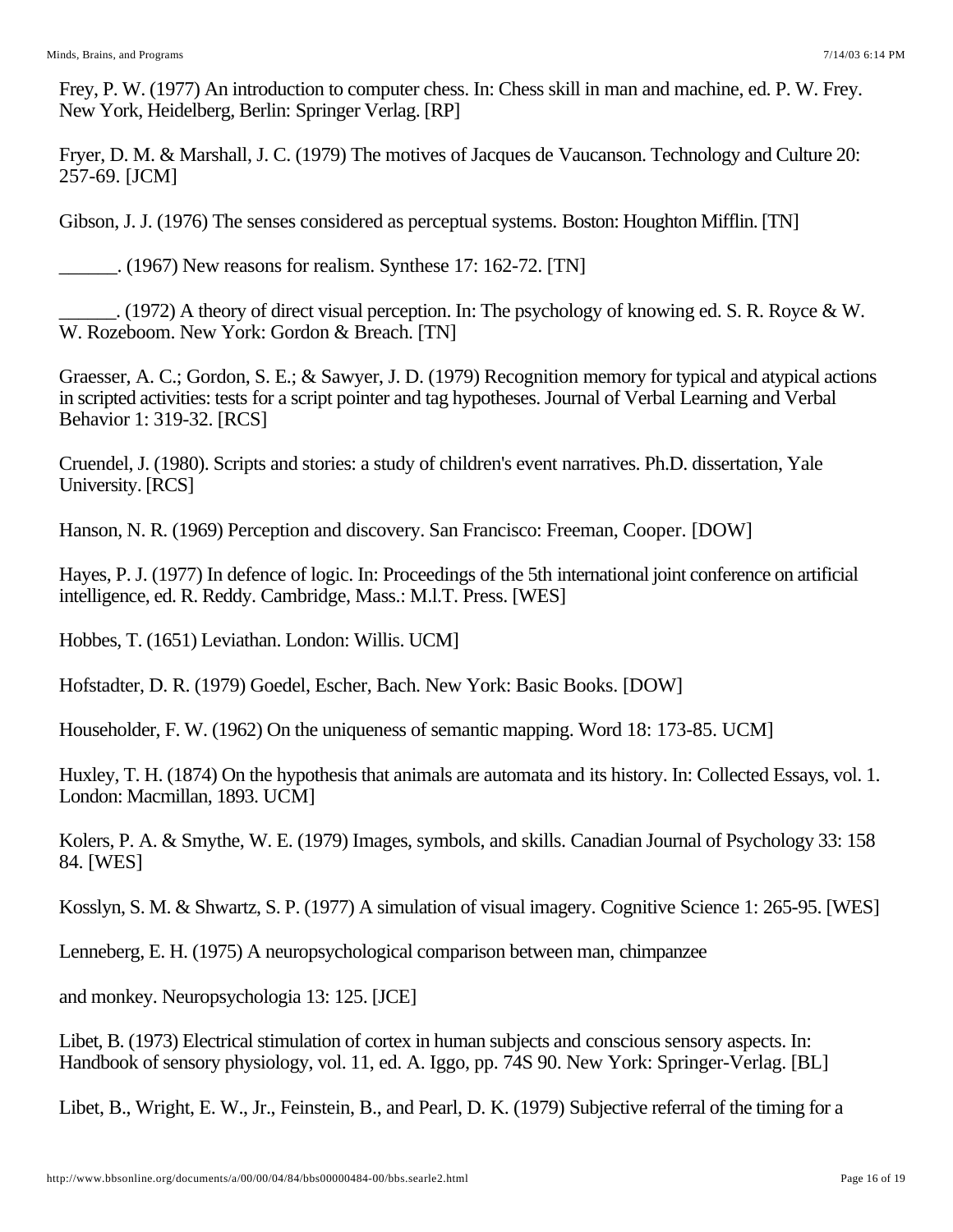conscious sensory experience: a functional role for the somatosensory specific projection system in man. Brain 102:191222. [BL]

Longuet-Higgins, H. C. (1979) The perception of music. Proceedings of the Royal Society of London B 205:307-22. [JCM]

Lucas, J. R. (1961) Minds, machines, and Godel. Philosophy 36:112127. [DRH]

Lycan, W. G. (forthcoming) Form, function, and feel. Journal of Philosophy [NB, WGL]

McCarthy, J. (1979) Ascribing mental qualities to machines. In: Philosophical perspectives in artificial intelligence, ed. M. Ringle. Atlantic Highlands, N.J.: Humanities Press. UM, JRS]

Marr, D. & Poggio, T. (1979) A computational theory of human stereo vision. Proceedings of the Royal Society of London B 204:301-28. UCM]

Marshall, J. C. (1971) Can humans talk? In: Biological and social factors in psycholinguistics, ed. J. Morton. London: Logos Press. [JCM]

\_\_\_\_\_\_. (1977) Minds, machines and metaphors. Social Studies of Science 7:47588. [JCM]

Maxwell, G. (1976) Scientific results and the mind-brain issue. In: Consciousness and the brain, ed. G. G. Globus, G. Maxwell, & 1. Savodnik. New York: Plenum Press. [GM]

\_\_\_\_\_\_. (1978) Rigid designators and mind-brain identity. In: Perception and cognition: Issues in the foundations of psychology, Minnesota Studies in the Philosophy of Science, vol. 9, ed. C. W. Savage. Minneapolis: University of Minnesota Press. [GM]

Mersenne, M. (1636) Harmonie universelle Paris: Le Gras. UCM]

Moor, J. H. (1978) Three myths of computer science. British Journal of the Philosophy of Science 29:213-22. UCM]

Nagel, T. (1974) What is it like to be a bat? Philosophical Review 83:43550. [GM]

Natsoulas, T. (1974) The subjective, experiential element in perception. Psychological Bulletin 81:611-31. [TN]

\_\_\_\_\_\_. (1977) On perceptual aboutness. Behaviorism 5:75-97. [TN]

\_\_\_\_\_\_. (1978a) Haugeland's first hurdle. Behavioral and Brain Sciences 1:243. [TN]

\_\_\_\_\_\_. (1979b) Residual subjectivity. American Psychologist 33:269-83. [TN]

\_\_\_\_\_\_. (1980) Dimensions of perceptual awareness. Psychology Department, University of California, Davis. Unpublished manuscript. [TN]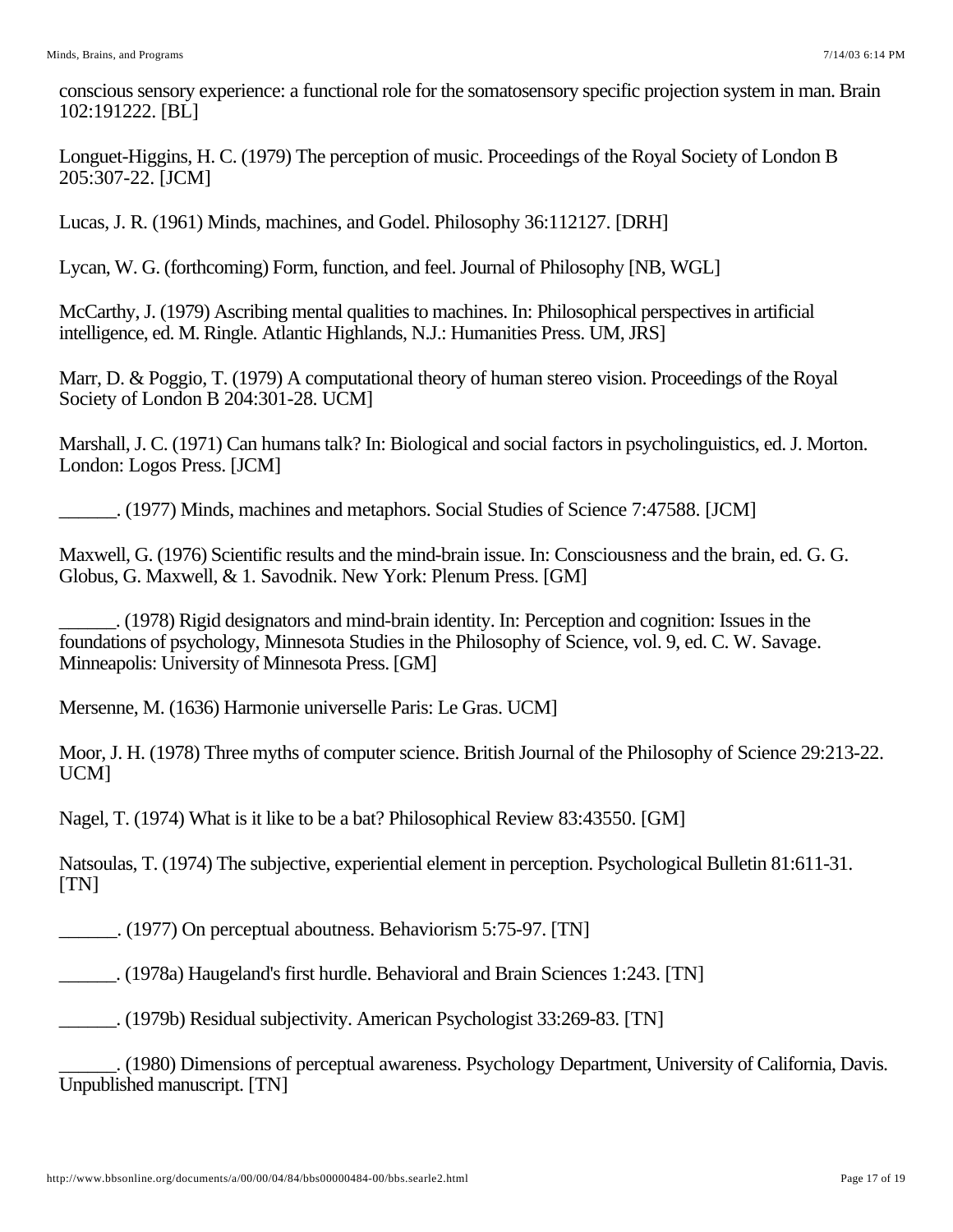Nelson, K. & Gruendel, J. (1978) From person episode to social script: two dimensions in the development of event knowledge. Paper presented at the biennial meeting of the Society for Research in Child Development, San Francisco. [RCS]

Newell, A. (1973) Production systems: models of control structures. In: Visual information processing, ed. W. C. Chase. New York: Academic Press. [WES]

( 1979) Physical symbol systems. Lecture t the La Jolla Conference on Cognitive Science. URS]

\_\_\_\_\_\_. (1980) Harpy, production systems, and human cognition. In: Perception and production of fluent speech, ed. R. Cole. Hillsdale, N.J.: Erlbaum Press. [WES]

Newell, A. & Simon, H. A. (1963) GPS, a program that simulates human thought. In: Computers and thought, ed. A. Feigenbaum & V. Feldman, pp. 279-93. New York: McGraw Hill. JRS]

Panofsky, E. (1954) Galileo as a critic of the arts. The Hague: Martinus Nijhoff. UCM]

Popper, K. R. & Eccles, J. C. (1977) The self and its brain. Heidelberg: Springer-Verlag. UCE, GM]

Putnam, H. (1960) Minds and machines. In Dimensions of mind, ed. S. Hook, pp. 138 64. New York: Collier. [MR, RR]

\_\_\_\_\_\_. (1975a) The meaning of ''meaning." In: Mind, language and reality Cambridge University Press. [NB, WGL<sub>1</sub>

\_\_\_\_\_\_. (1975b) The nature of mental states. In: Mind, language and reality Cambridge: Cambridge University Press. [NB]

\_\_\_\_\_\_. (1975c) Philosophy and our mental life In: Mind, language and reality Cambridge: Cambridge University Press. [MM]

Pylyshyn, Z. W. (1980a) Computation and cognition: issues in the foundations of cognitive science. Behavioral and Brain Sciences 3. [JRS, WES]

\_\_\_\_\_\_. (1980b) Cognitive representation and the process-architecture distinction. Behavioral and Brain Sciences [ZWP]

Russell, B. (1948) Human knowledge: its scope and limits New York: Simon and Schuster. [GM]

Schank, R. C. & Abelson, R. P. (1977) Scripts, plans, goals, and understanding Hillsdale, N.J.: Lawrence Erlbaum Press. [RCS, JRS]

Searle, J. R. (1979a) Intentionality and the use of language. In: Meaning and use, ed. A. Margalit. Dordrecht: Reidel. [TN, JRS]

\_\_\_\_\_\_. (1979b) The intentionality of intention and action. Inquiry 22:25380. [TN, JRS]

\_\_\_\_\_\_. (1979c) What is an intentional state? Mind 88:74-92. UH, GM, TN, JRS]